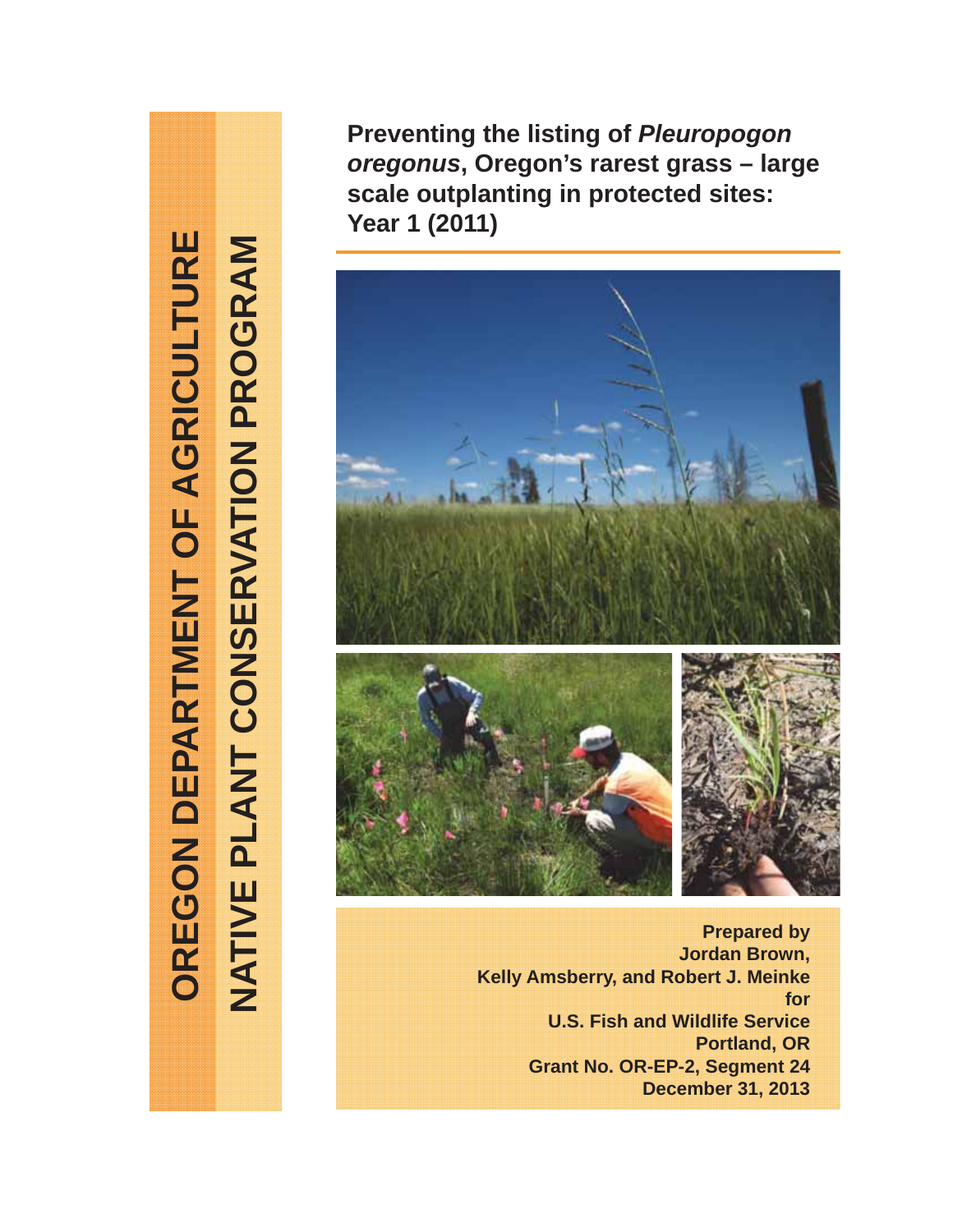# **Table of Contents**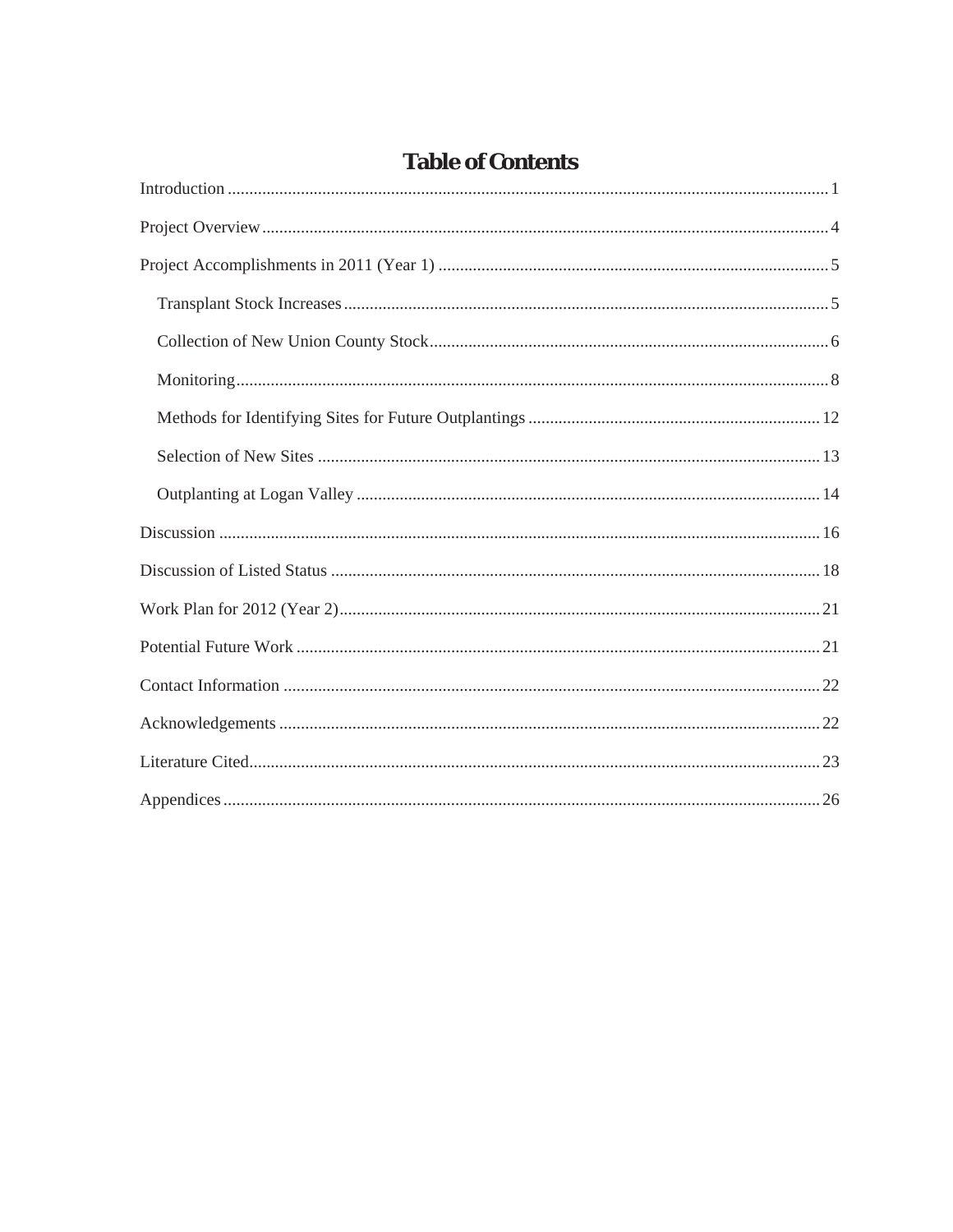# **Introduction**

The Oregon semaphore grass, *Pleuropogon oregonus*, is not only one of the rarest grasses in North America, but also one of the most endangered plants in Oregon (Figure 1). This species survives only in two precariously small natural populations, which are isolated from one another by a great distance. This wetland grass is found at a single site in Lake County and a small population complex in Union County, separated by a distance of approximately 230 miles (370 km) (Figure 2). Not only is *P. oregonus* faced with genetic limitations inherent in small reproductively isolated populations, but it is also confronted with issues that threaten native habitat across much of eastern Oregon. Development and agricultural conversion have led to the loss of many natural areas and the degradation of habitat quality in many others. Additionally, the spread of non-native species threatens to permanently alter many local plant communities (Gisler and Meinke 2003, Amsberry and Meinke 2004). The majority of both remaining natural populations of *P. oregonus* occur on private land and are not protected by state legislation. Due to



**Figure 1.** The inflorescence of Oregon semaphore grass resembles a one-sided signaling flag, or semaphore.

these factors, *P. oregonus* is exceedingly vulnerable to local extirpation, or even extinction. For that reason the Oregon Department of Agriculture Native Plant Conservation Program (ODA) listed this species as Threatened in 1995; it may be considered for an upgrade to Endangered in the near future. The Heritage Rank for this species is G1, S1, it is included in Oregon Biodiversity Information Center's List 1, and is a U.S. Fish and Wildlife Species of Concern (ORBIC 2010a).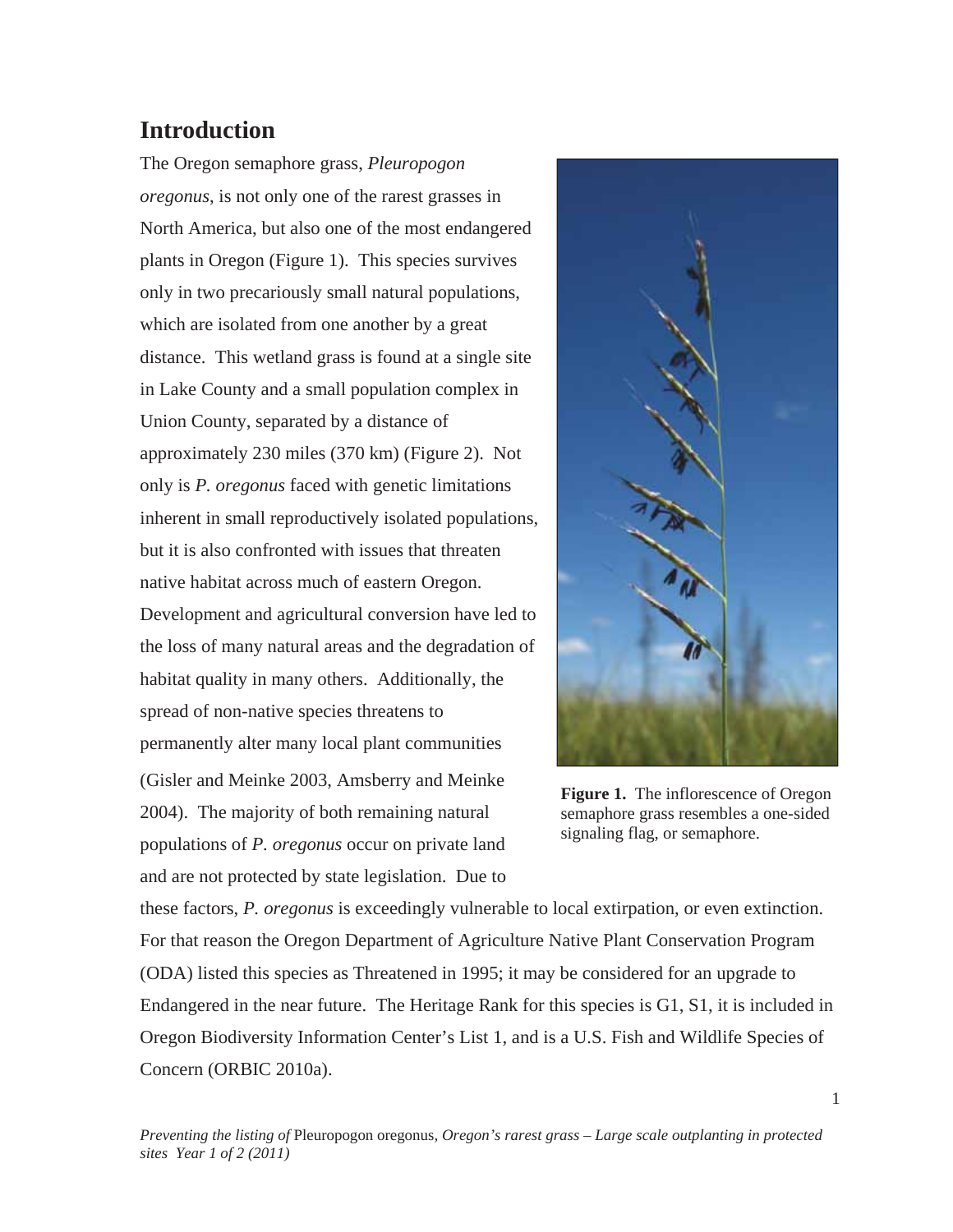Like the other four members of its genus, *P. oregonus* is a hydrophilous grass. The two sites from which this obligate wetland species is known are both mid-montane wetland/bog habitats with similar soil chemistry, soil moisture, and associated vegetation (Gisler and Meinke 2003). Although there are numerous locations in eastern Oregon with apparently suitable habitat, searching these sites for new populations by both amateur and professional botanists has proved fruitless. Due to the low likelihood that other healthy populations exist, and due to the imminent threats posed to existing populations on private land, action must be taken to reduce the possibility of *P. oregonus*' extinction. Cultivation, and the subsequent use of cultivated plants to establish healthy populations on administratively protected public lands, is the best option for initiating the recovery of this species.



**Figure 2.** The extant natural population centers of *P. oregonus* (yellow dots) are separated by approximately 230 miles. Plant material was collected at both sites for use in cultivating transplants used to create populations (red dots) across the species' range. Creating a population at the End Creek site is planned for 2012.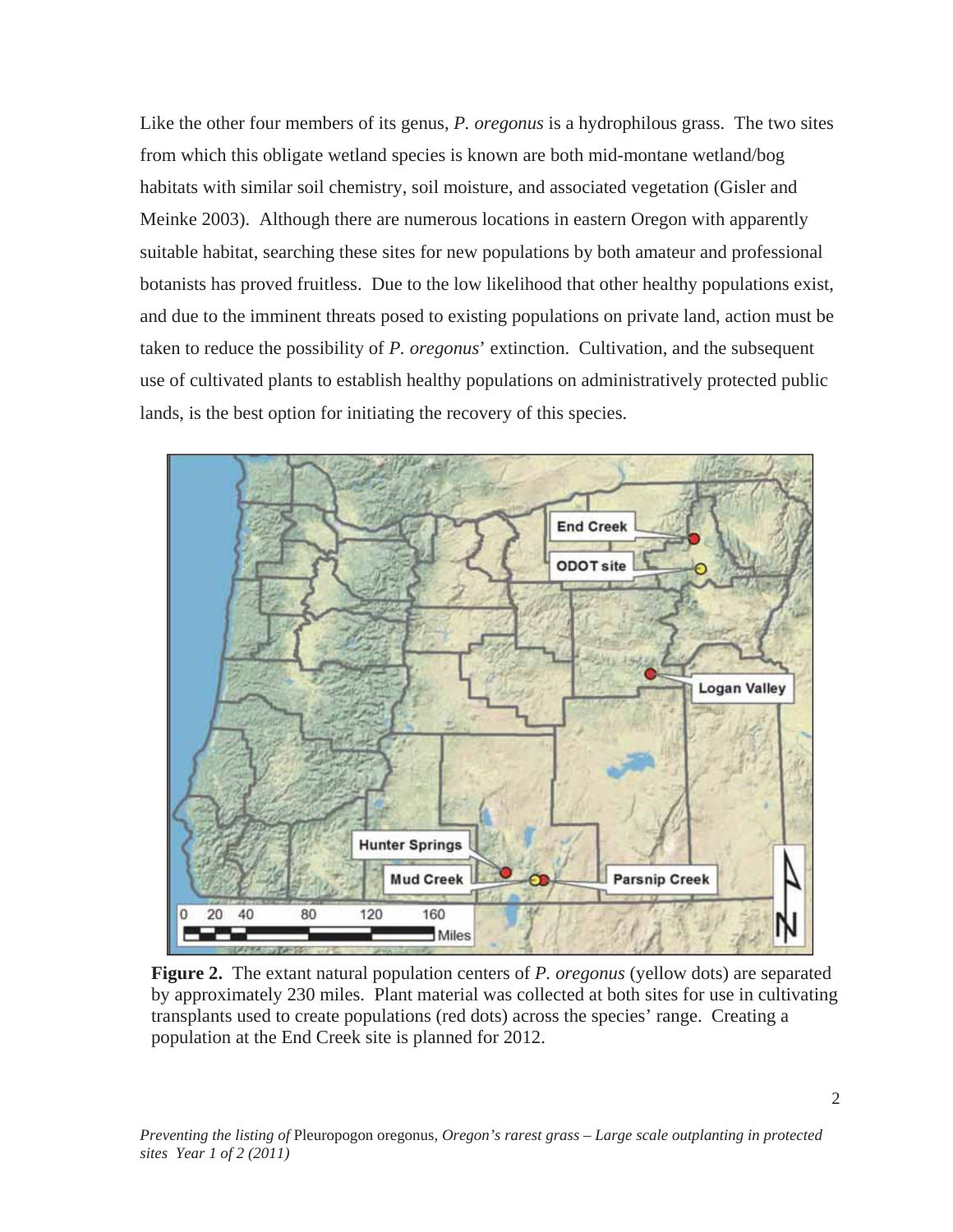The Oregon semaphore grass is an obligate wetland species, but beyond this general classification, there is little information available regarding its ecological roles. The extent of the historic range of this species is also a bit of a mystery. Since grazing at high stocking rates can decrease diversity (Milchunas et al. 1988, Hobbs and Huenneke 1992), the prevalence of *P. oregonus* in eastern Oregon wetlands may have decreased since the introduction of livestock. Populations may previously have occurred between the two disjunct sites known today.

Wetlands have been heavily impacted across Oregon, and restoration of this type of habitat is a high priority task throughout the state. In eastern Oregon, many projects aimed at restoring healthy riparian and wetland communities in degraded areas have been successfully completed on both public and private land. Because *P. oregonus* is rhizomatous and occurs in dense patches, incorporation of this species into restored wetlands might help to exclude opportunistic weedy species that commonly colonize created habitats of this type. By including *P. oregonus* in restoration, the diversity of the restored native plant community would increase, benefiting productivity and ecosystem functionality (Hector et al. 1999, Hector et al. 2001, Srivastava and Vellend 2005). Many opportunities to include *P. oregonus* in restoration projects currently exist, with more potentially available if stock of this species becomes readily obtainable. Because *P. oregonus* in not currently federally listed, incorporation of this species into ongoing wetland restoration is not regulated, reducing the potential complications of including this rare species in this type of project.

Like its only other native Oregon congener (*P. refractus,* known from British Columbia to California), *P. oregonus* is a rhizomatous perennial. The Oregon semaphore grass is only 15- 95 cm tall, while *P. refractus* is decidedly taller; growing to between 100-160 cm tall (But 1977). All *Pleuropogon* species have soft culms and leaves with closed sheaths. Their inflorescences are terminal racemes of linear spikelets, with 5-20(30) florets, all oriented to one side so as to give the appearance of a semaphore (one-sided signaling flag, Figure 1) (But 1994, Gisler and Meinke 2003). Additional descriptions of the genus *Pleuropogon* can be found in Benson (1941), Hitchcock (1951), and But (1977).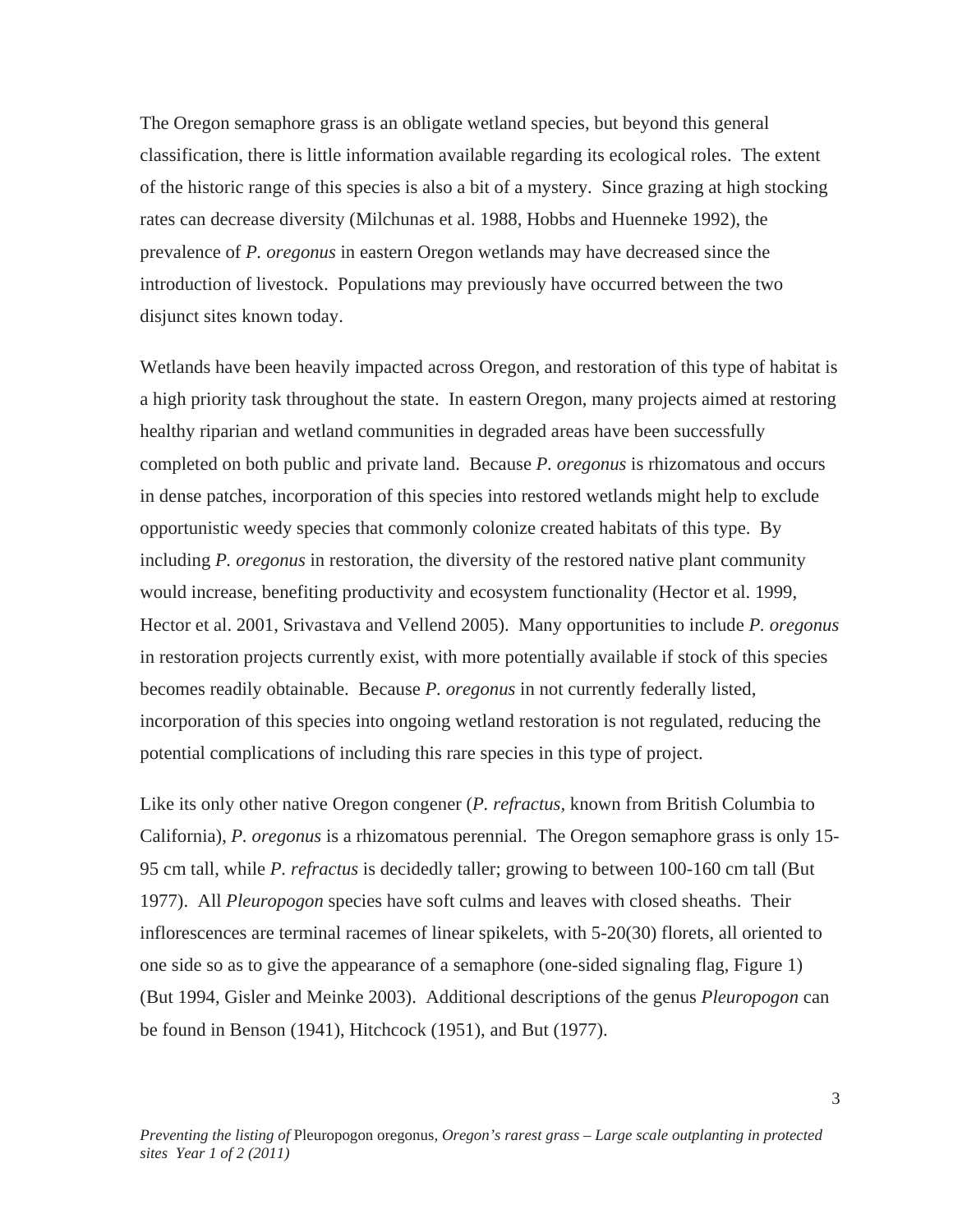In 2002, ODA staff conducted a study to better inform the development of biogeographically-based introduction protocols (Gisler and Meinke 2003). One aspect of the study focused on morphometric and cytological comparisons as surrogates for evaluating genetic differences between the two allopatric populations. This was necessary in order to determine if the two populations warranted treatment as different taxanomic entities, or merely recognition as genetically distinct conservation units. The morphometric analysis documented consistent variability between plants from the two sites. There were significant differences between the two extant *P. oregonus* populations for 9 of the 17 traits measured (see Gisler and Meinke 2003 for details). Since the plants used in the analysis were grown from site-specific seed collections and were exposed to the same greenhouse growth conditions, the observed differences suggest that the two isolated populations are genetically differentiated. Given the geographic separation of the two populations, the documented genetic variation is not unexpected. Documentation of differences in plants from the two sites supports the practice of treating each population as a genetically distinct conservation unit, especially with regard to nursery cultivation for outplanting. Keeping ecotypes separate during cultivation avoids the potential for outbreeding depression, and helps maintain locally adapted gene complexes.

### **Project Overview**

The ultimate goal of this project is to mitigate threats to the viability of *P. oregonus*, reduce the probability of its extinction, and preclude the need for Federal listing of this species as Threatened or Endangered. The 2011 season is the first year of a two year project focused on large scale outplanting of *P. oregonus* to create new populations on protected lands. This work immediately follows the completion of a three year project focused on off-site cultivation of *P. oregonus*. Knowledge gained from the previous research and outplanting informed every aspect of current project work, from the collection and cultivation of wild plants, to the outplanting site selection and the planting itself. (See Gisler and Meinke 2001, Gisler and Meinke 2003, Amsberry and Meinke 2004, Currin and Meinke 2006, Brown et al. 2011, Brown et al. 2012 for details of previous work.) Previously created populations were also monitored during the course of this work, and as always, gauging their success provided insight for future recovery work.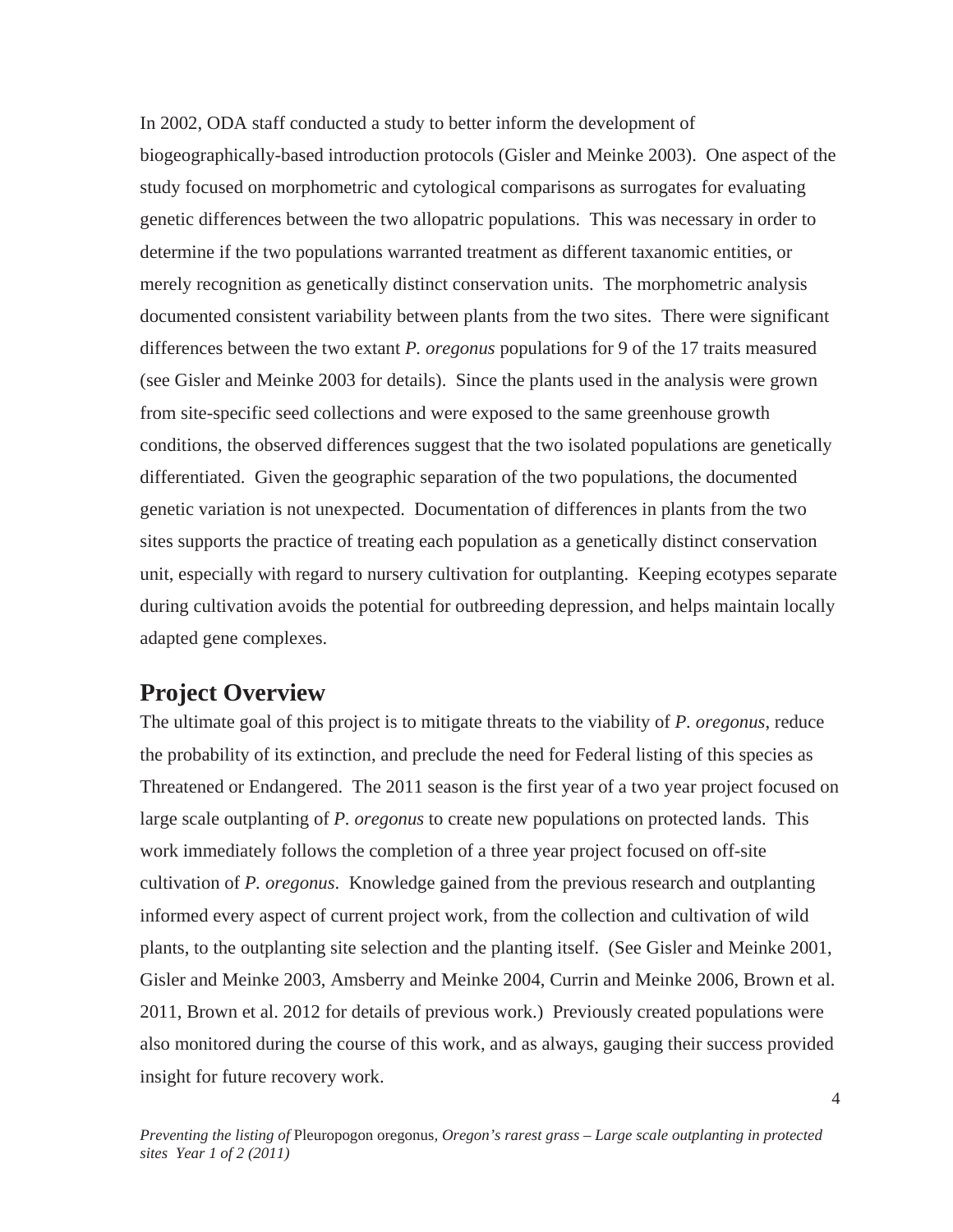# **Project Accomplishments in 2011 (Year 1)**

### *Transplant Stock Increases*

Previously collected stock continued to be cultivated in plastic pools in the OSU nursery yard. As part of our plant propagation and maintenance during the 2011 growing season, plants were kept well watered and competition from weeds was kept to a minimum. In March, after rhizome masses had been divided to promote growth, weekly doses of liquid 18- 18-18 fertilizer were applied. In June, plants were divided to provide space for clonal expansion. New accessions of plants collected from the wild in July and September were divided up and planted in plastic pools and fertilized upon arrival at the OSU nursery (Figure 3). Efforts were made to prevent the fungal infections prevalent during previous years (Brown et al. 2011), and fortunately no evidence of the fungi present in 2008 was observed. By the end of the growing season, the pools held approximately 6,000 tillers.



**Figure 3.** During cultivation the rhizome masses of *P. oregonus* are divided and replanted, as shown here, to allow room for growth and expansion throughout the season.

*Preventing the listing of* Pleuropogon oregonus*, Oregon's rarest grass – Large scale outplanting in protected sites Year 1 of 2 (2011)*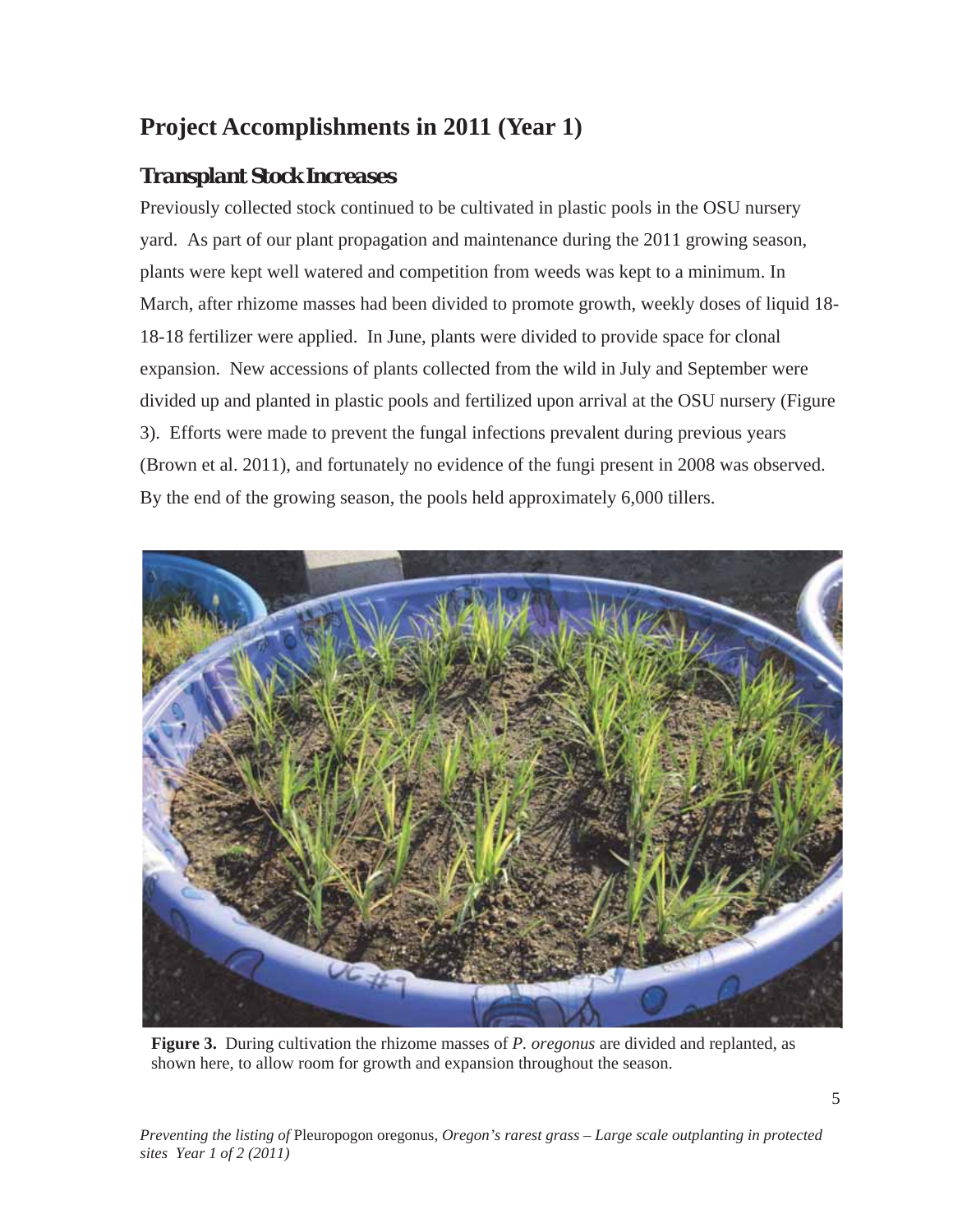### *Collection of New Union County Stock*

Due to the logistical difficulties and potential risks of collecting rare plant material from private land, no new stock of *P. oregonus* from Union County had been collected recently. Fortunately, a portion of a recently rediscovered *P. oregonus* population in Union County occurs on public land managed by the Oregon Department of Transportation (ODOT; Figure 2) making it a prime candidate for inclusion in conservation efforts. At the end of July, *P. oregonus* plants were collected from this site (referred to as the ODOT site) by digging up blocks of native soil containing intact rhizomes (Figure 4). Approximately 50 tillers were collected during the first visit and another approximately 50 tillers were collected during a subsequent visit in September. These portions of "sod" were transported back to the OSU nursery yard for further cultivation.

Major disturbance of the ODOT site apparently occurred between our July and September visits (Figure 5). In September, many *P. oregonus* plants had been subjected to heavy trampling and physical damage due to the lack of a fence protecting the population from cattle grazing on adjacent land. The collection and off-site cultivation of plants from this site will help preserve a portion of this population. Also, this latest in a series of successive collections not only increased the genetic diversity represented in our stock, but incorporated temporally varied collections - another level of diversity. Plants collected from multiple years potentially represent a series of genotypes that flourish in the range of annually varying conditions that occurred during that time period (Brown and Briggs 1991).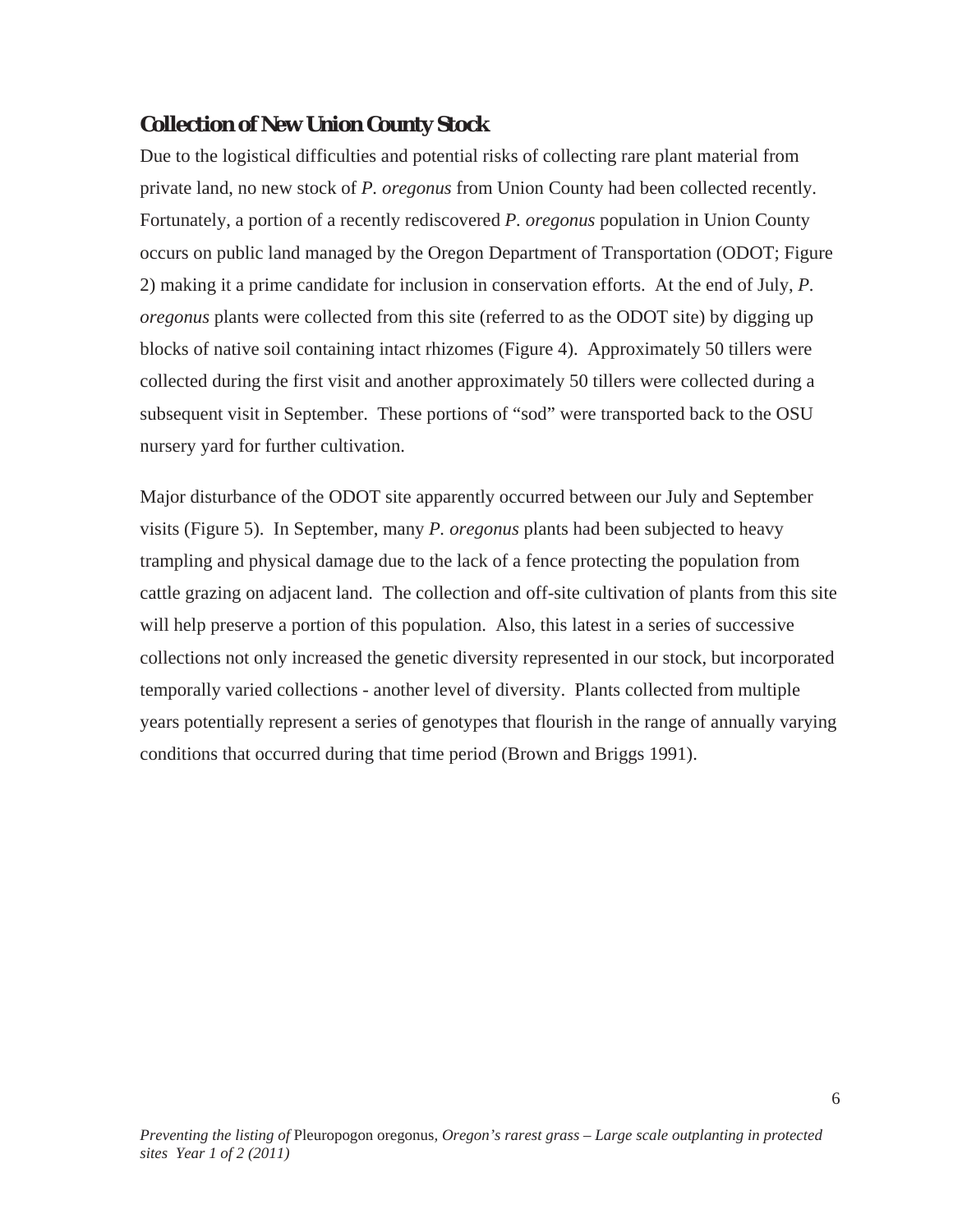

**Figure 4.** During July 2011 new stock was collected from the recently rediscovered *P. oregonus* population that falls on ODOT land in Union County.



**Figure 5.** Unrestricted access for cattle resulted in major disturbances of the *P. oregonus* population at the ODOT site, as seen here during the September 2011 visit.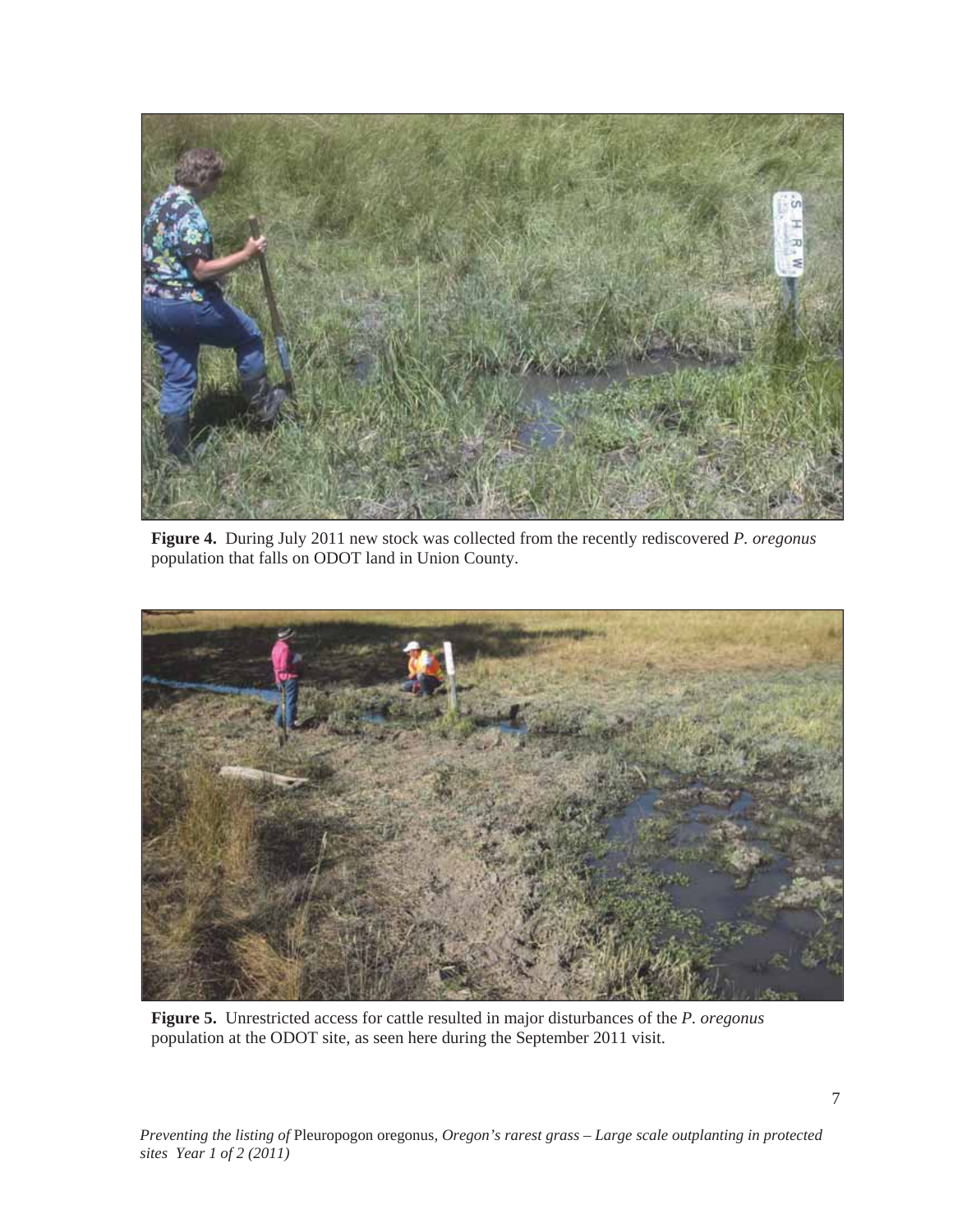### *Monitoring*

In 2011, the Hunters Springs and Logan Valley sites were monitored and counts of all vegetative as well as reproductive tillers were recorded (Figure 6, 7, and 8). The Upper Parsnip Creek site was not monitored in 2011 because no *P. oregonus* plants were found in the site during the previous year. Results at the Hunters Springs site (planted in 2009 and 2010) continued to be disappointing, with only seven vegetative shoots present in one plot, and no reproductive tillers.

Monitoring in 2011 again documented that the created population at the Logan Valley site is the most successful to date. Monitoring was conducted on July 21, 2011 with the gracious help of two Burns Paiute Natural Resource Department (BPNRD) biologists, Kyle Heinrick and assistant Sara Hawley. Upon inspection it was apparent that the planted areas had changed significantly since the outplanting in late summer of 2010. Large areas had been scoured and partially cleared of vegetation by high water flows of the previous winter (Figure 9). The total of 917 vegetative and 198 reproductive culms found on site in 2011 is down from the 1,098 vegetative and 289 reproductive culms recorded in 2010 (Figure 6). Although some losses occurred, several patches of *P. oregonus* persist and remain stable in size.



**Figure 6.** Logan Valley monitoring results. Vegetative plants were not counted in 2007.

*Preventing the listing of* Pleuropogon oregonus*, Oregon's rarest grass – Large scale outplanting in protected sites Year 1 of 2 (2011)*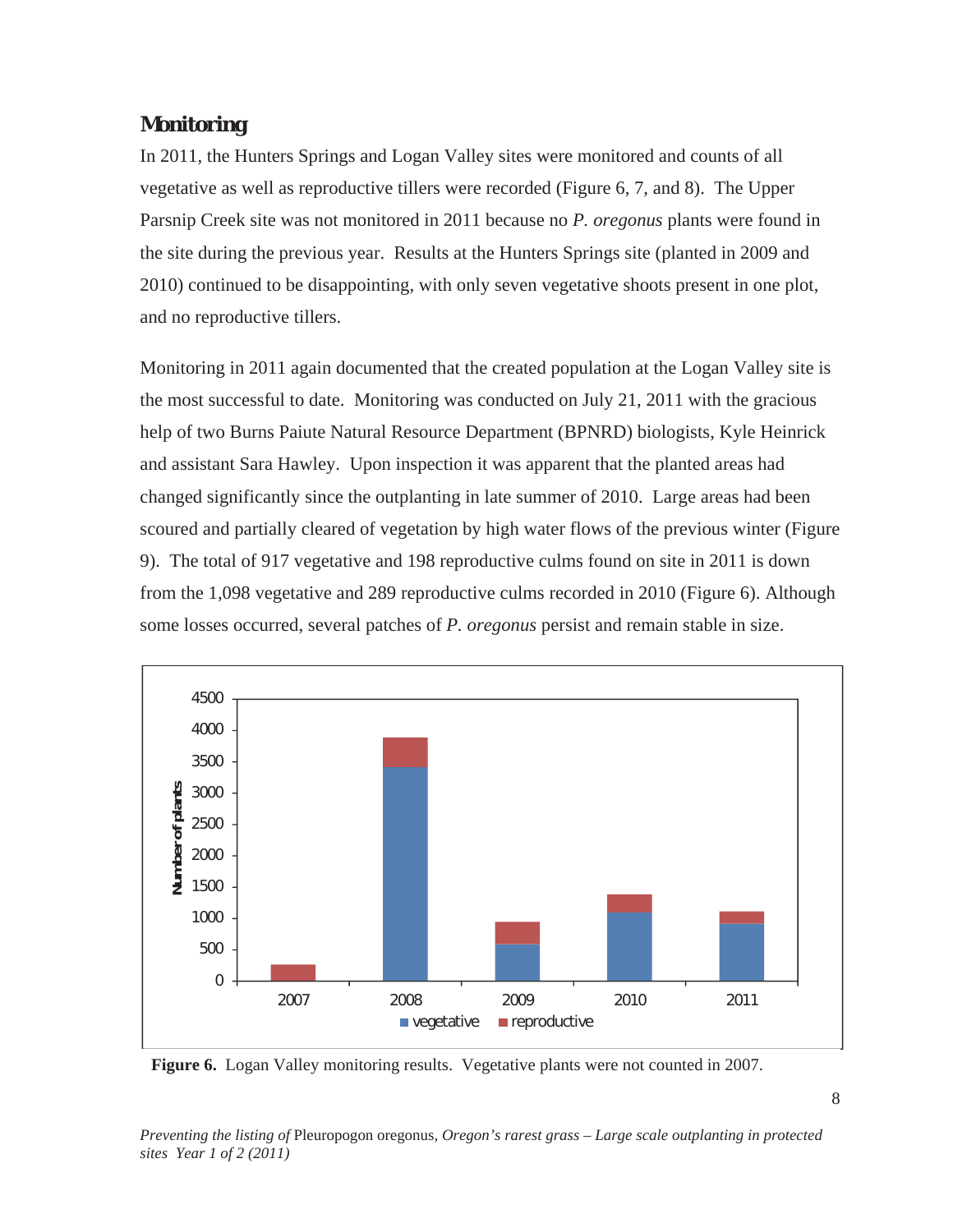Microsite 1 (containing plots 1-10; planted in 2002) was previously the most prolific outplanted patch of *P. oregonus*. In 2011, numbers dropped somewhat with 301 vegetative and 108 reproductive tillers observed. The patch in microsite 2 (containing plots 11-20; planted in 2002) exhibited a substantial increase in size this year, with the number of vegetative tillers almost doubling, reaching a total of 413 tillers. The number of reproductive culms decreased this year to 43, although flowers in both microsites appeared to be producing fruit. (For detailed locations of microsites 1, 2 and 3, see Appendix B.)



Figure 7. Monitoring at the apparently suitable Hunter Springs showed that only a very small number of transplants survived.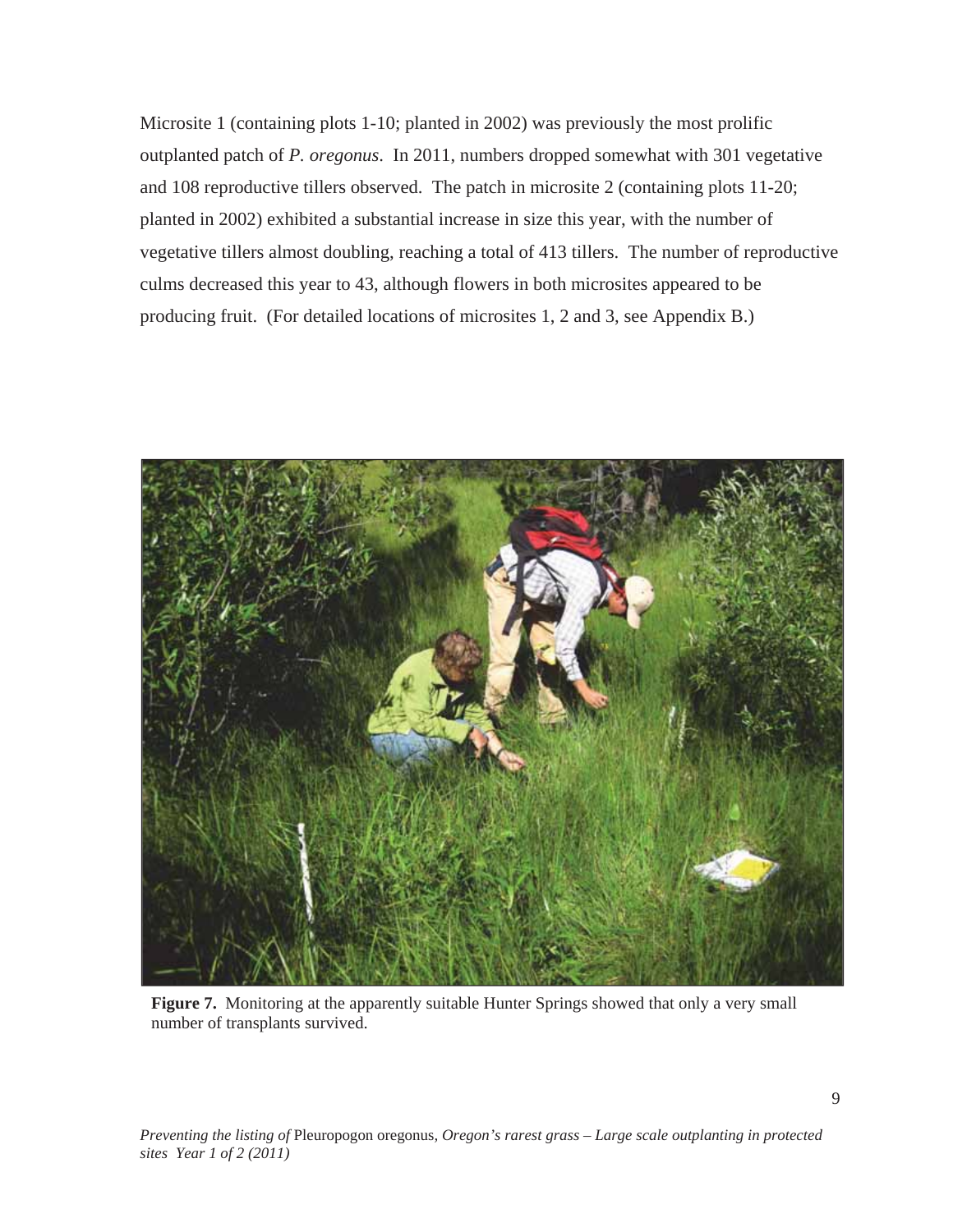Microsite 3 (plot numbers 21-30) was visited, but this site remains inundated due to beaver activity and could not be monitored. The plots planted in 2009 (numbered 31-35) continue to support a dwindling number of plants, with a total of only five vegetative and one reproductive culm found. *Pleuropogon oregonus* was present in one of these plots in 2010, but in 2011 this plot was empty and *P. oregonus* plants were discovered in an adjacent plot where they were absent the previous year. Although the explanation for these dynamics is unclear, transplants can go undetected for a year of more after transplanting, then suddenly emerge in a formerly "empty" plot. Future monitoring will provide a better picture of the potential for success in these areas.

Plants in plots installed in 2010 showed variable survival. Plot 40 was the most promising, with 136 vegetative and 42 reproductive culms present. Plot 41 held 23 surviving vegetative and 3 reproductive culms, while plot 43 held 39 vegetative plants and only one reproductive culm. Plot 42 was planted with stock sourced from Lake County. Interestingly, no plants survived in this plot.



**Figure 8.** Monitoring at the Logan Valley was once again a cooperative effort between ODA and the Burns Paiute Tribe Natural Resource Department.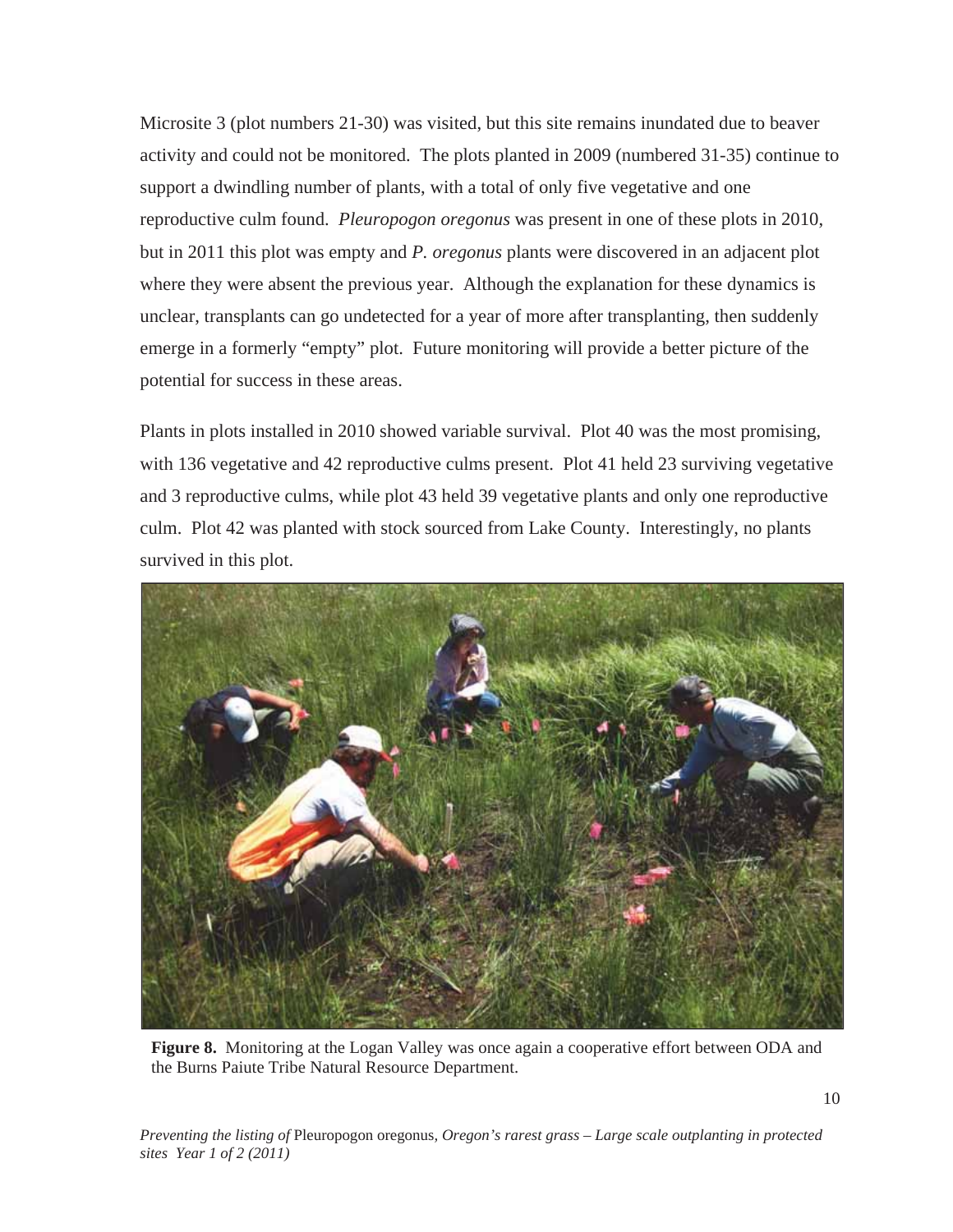The loss of transplants due to altered hydrologic conditions, such as inundation of microsite 3 at the Logan Valley site, and apparent water reduction at Upper Parsnip Creek (Brown et al. 2011), exemplify the often unpredictable fluctuations characteristic of wetlands. Major changes to sites can take place both between years or over longer time frames. It is this unpredictable dynamic that makes reliable identification of sites suitable for introductions so difficult, especially for the long term (Zedler 1996).



**Figure 9.** During monitoring this season large areas at the Logan Valley site appeared scoured and partially cleared of vegetation, likely the result of major hydrologic disturbance.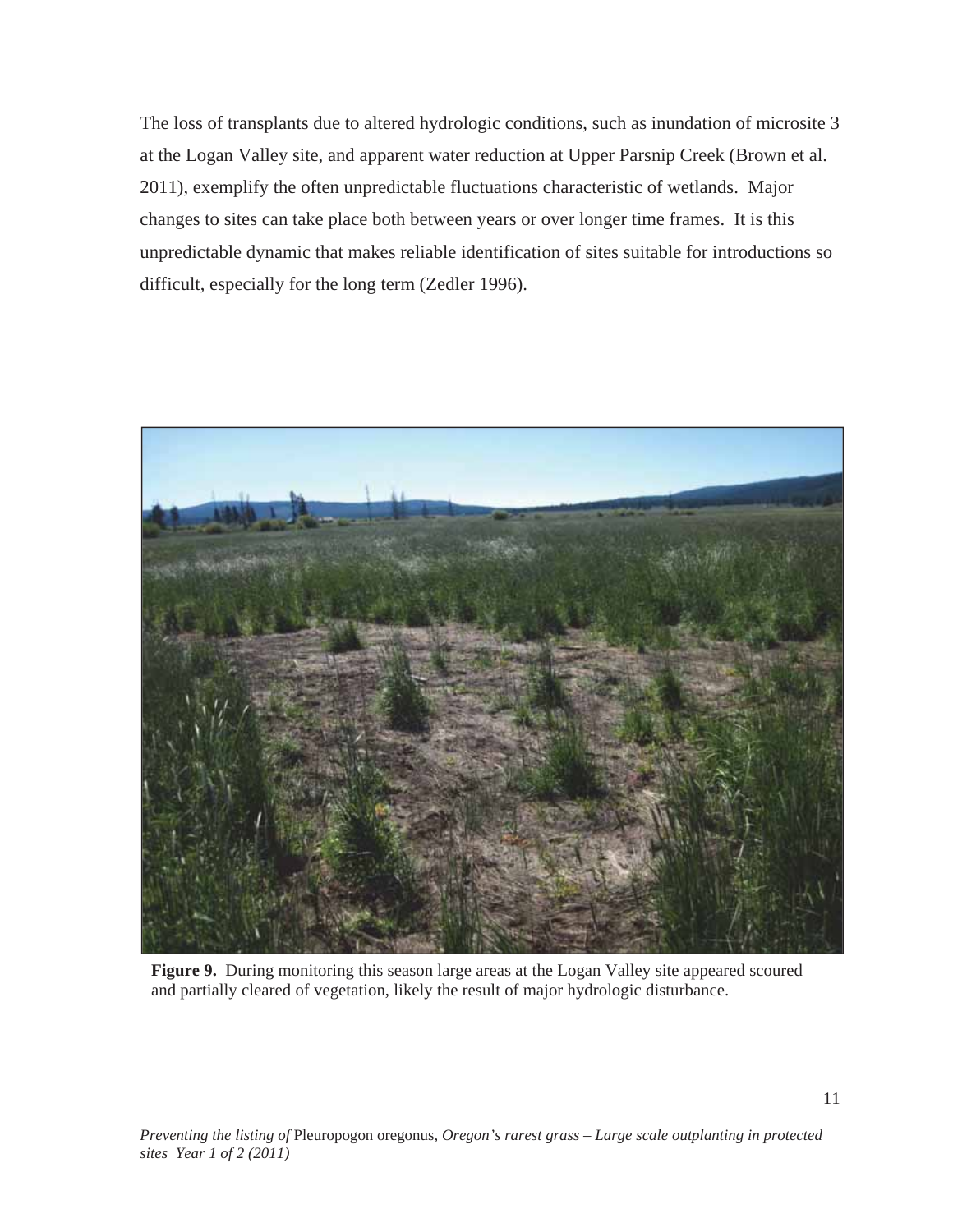#### *Methods for Identifying Sites for Future Outplantings*

Selecting suitable sites for the introduction of rare plants is one of the most crucial aspects of population creation projects, and it is often one of the most difficult (Fiedler and Laven 1996). Rare plants often exhibit narrow habitat specificities, and these habitats are not always easily recognizable (Rabinowitz 1981). To help define the habitat suitable for *P. oregonus*, Gisler and Meinke (2003) compiled the habitat attributes that characterize each of the two extant populations of this species. The list of attributes common to both sites could then be used to identify new areas that would presumably support transplants. These researchers state "The results of the habitat analyses indicate that both population sites are consistent in soil texture, soil moisture, and the majority of analyzed chemical attributes including pH."

The analyzed soil texture and chemical attributes did not suggest any edaphic uniqueness associated with *P. oregonus*. However, soil moisture appears to be a deciding factor in its distribution. Soil moisture is significantly lower immediately outside the occupied habitat than it is inside the occupied zone, and high soil moisture in the summer is probably of particular importance for this species. Plants appear to require a very specific hydrologic regime. They do not grow in overly inundated areas (which comprise the majority of the few sites that remain wet during summer) but still require adequate sub-surface soil moisture during the drier months.

Associated species information is particularly useful in identifying suitable outplanting habitat. Specific species may be positively correlated with establishment and survival of rare plants in outplanting sites, and can serve as indicators of desirable site conditions (Amsberry 2001). In Gisler and Meinke's work, the four most frequent and abundant associated species common to both naturally occurring sites were *Alopecurus pratensis* (meadow foxtail), *Carex nebrascensis* (Nebraska sedge), *Epilobium ciliatum* ssp. *ciliatum* (fringed willowherb), and *Montia linearis* (narrowleaf minerslettuce).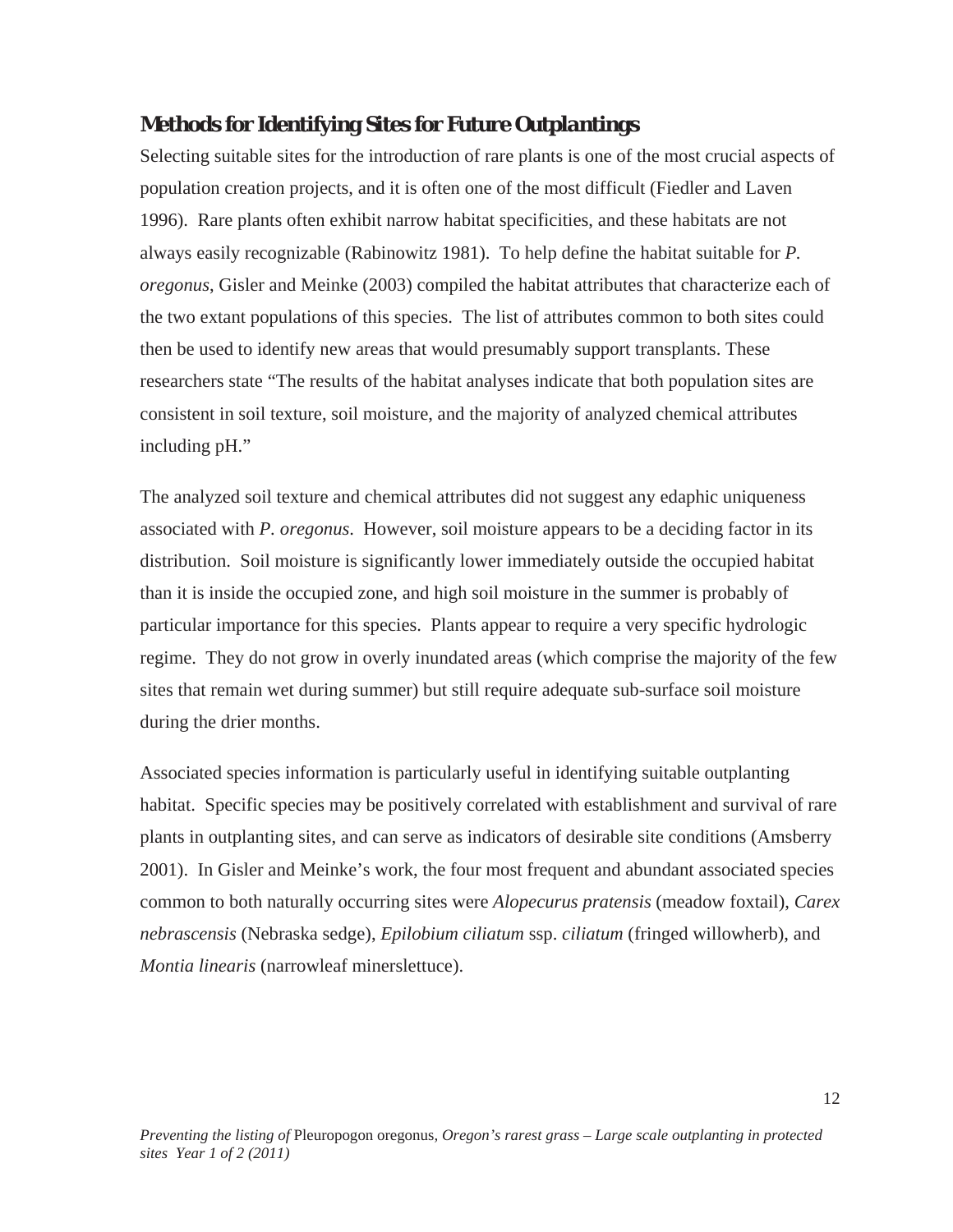#### *Selection of New Sites*

In 2011, United States Forest Service (USFS) and Bureau of Land Management (BLM) botanists were consulted regarding potential outplanting sites in Lake County, but neither agency had available sites with suitable habitat, so no new sites were selected. Due to the low success rate at the Hunters Springs site, no additional planting was planned there.

At Logan Valley, five new planting sites were selected according to similarity and proximity to previously successful planting sites. The establishment of *P. oregonus* at the Logan Valley site has provided the opportunity to identify additional species associated with successful planting site selection. Two sedge species, *Carex nebrascensis* (Nebraska sedge) and *C. utriculata* (Northwest Territory sedge), occur within both successful sites in Logan Valley and the presence of these two species was again used as a guide for identifying potentially successful outplanting sites. (See Appendices for specific site locations).

A new site in relatively close proximity to the recently rediscovered population at the Union County ODOT site was also evaluated for potential planting in the future. This new candidate site, called the End Creek Wetland Restoration Project site (hereafter referred to as End Creek) is protected through a conservation easement held by the Blue Mountains Conservancy. The entire property, approximately 550 acres, encompasses restored wetlands and grassland that constitute the only natural floodplain at the north end of the Grand Ronde Valley (Antell 2010). We toured the site with Karen Antell, a representative of the Blue Mountains Conservancy, identifying several potential planting areas (Figure 10). To allow for observations of the wet season hydrology before final planting areas are selected, these areas were marked for a revisit in the spring of 2012. Blue Mountains Conservancy's goals for the project at End Creek were discussed, and development of a Management Plan for populations to be established was initiated.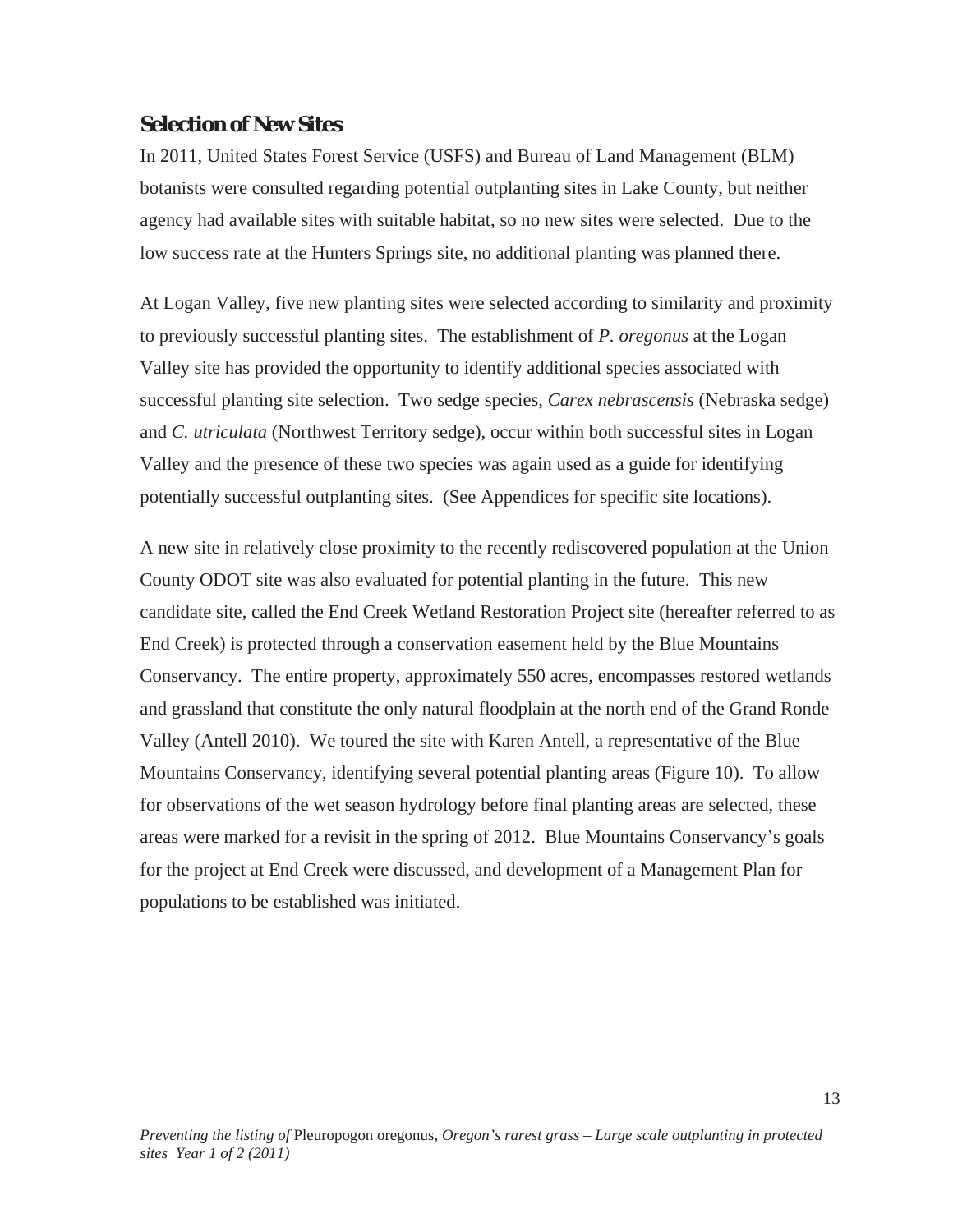

**Figure 10.** Karen Antell of the Blue Mountains Conservancy showed us potentially suitable *P. oregonus* planting areas on the End Creek Wetland Restoration Project site. This site is protected through an easement held by the Blue Mountains Conservancy.

### *Outplanting at Logan Valley*

This season's outplanting took place at the Logan Valley sites on September 21, 2011 (Figure 11 and 12). A total of approximately 2,500 culms were harvested from the Union County stock maintained by ODA at the OSU greenhouses. These plants were harvested two days before the outplanting occurred, and the culms were cleaned and packaged for transport in coolers. The outplanting was a cooperative effort of ODA and the BPNRD; specifically with invaluable assistance from Jason Kesling and Kyle Heinrick. With their help, culms were transplanted into five separate plots spread across the Logan Valley site. To utilize the best habitat available, culms were not restricted to square plots, but were planted in irregular arrays that were marked with PVC stakes at the boundaries to facilitate relocation and monitoring. Groups of culms were placed in holes 5-10 cm deep and were watered after transplanting. The BPNRD staff contributed the use of an ATV equipped with a watering reservoir which saved substantial time and energy by transporting the culms and water to each of the new planting sites. Three plots were established near microsite 1 and plot 40 (which was the most successful new plot from 2010). Two other plots were established down the drainage channel to the south of microsite 2.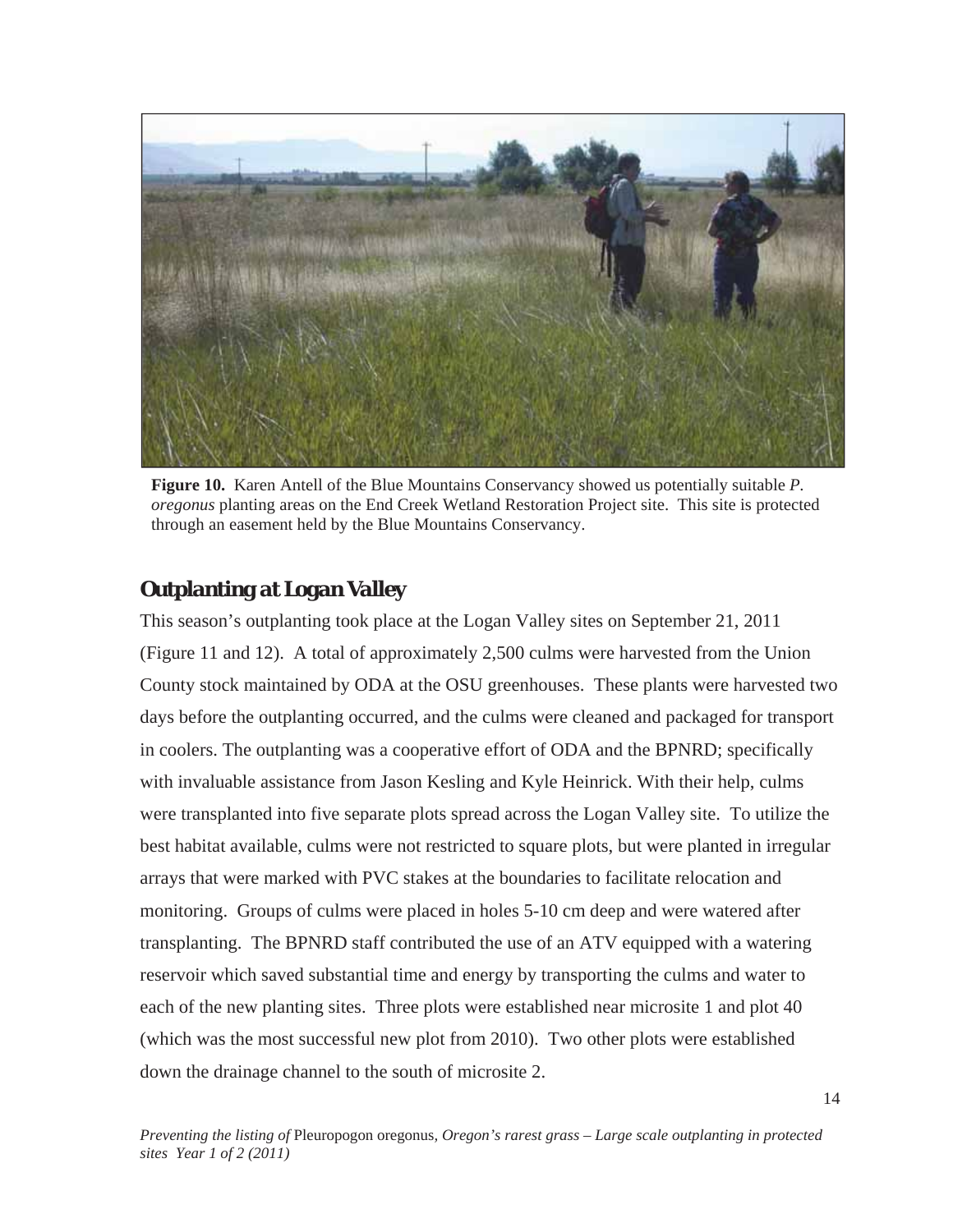

**Figure 11.** Planting at the Logan Valley was expedited by using an ATV provided by BPNRD for transporting the plants (left) and the help planting from their staff (right).



**Figure 12.** The *P. oregonus* was planted as small "plugs", or clusters of culms (left), that were watered (right) to help minimize transplant shock.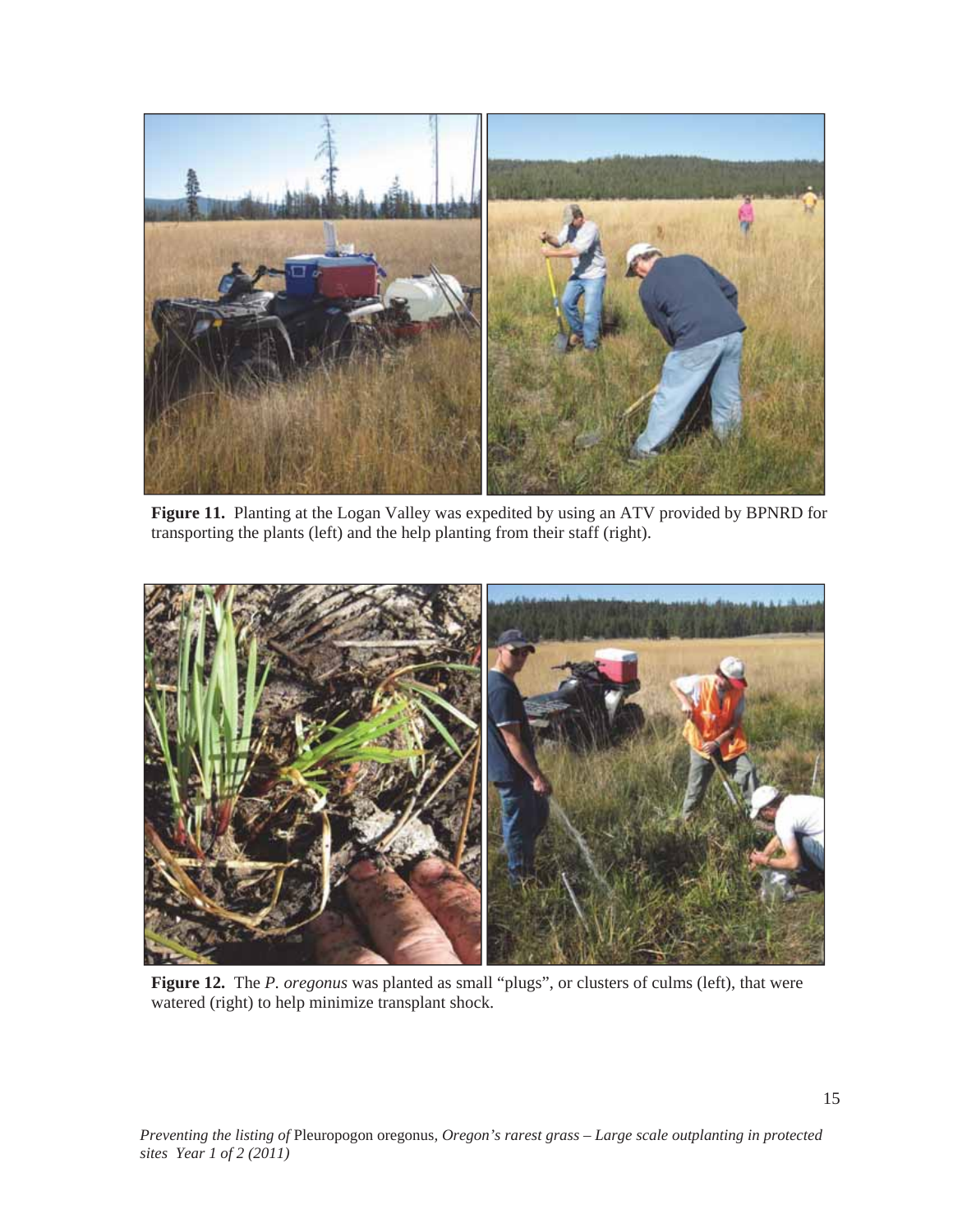### **Discussion**

Exceptionally high levels of precipitation fell at the Logan Valley site between the end of 2010 and beginning of the 2011 growing season (Figure 13; PRISM 2013). The disturbance observed at the site, along with some of the overall losses to the *P. oregonus* population, are due, at least in part, to flooding associated with high levels of precipitation. Drainage channels at the Logan Valley site showed signs of deep scouring along the banks as well as heavy sediment deposition. The higher waters and swift currents that were responsible for these changes likely damaged many of the culms that may have otherwise persisted through the winter and emerged in spring. As deposition occurred during the winter, the rhizomes may have been buried too deep to allow for emerging culms to reach the surface in spring. Spring deposition may have buried or injured the delicate emerging plants to the point they could not reach their growth potential this season. The soil deposition has the potential to impact the population of *P. oregonus* at the Logan Valley site positively by creating new habitat and reducing competition, or negatively by burying and injuring plants. Monitoring in 2012 may help clarify the long term effects of this disturbance.



**Figure 13.** The precipitation at the Logan Valley site was abnormally high, and much greater than the 30 year average, at the end of 2010 and start of 2011.

*Preventing the listing of* Pleuropogon oregonus*, Oregon's rarest grass – Large scale outplanting in protected sites Year 1 of 2 (2011)*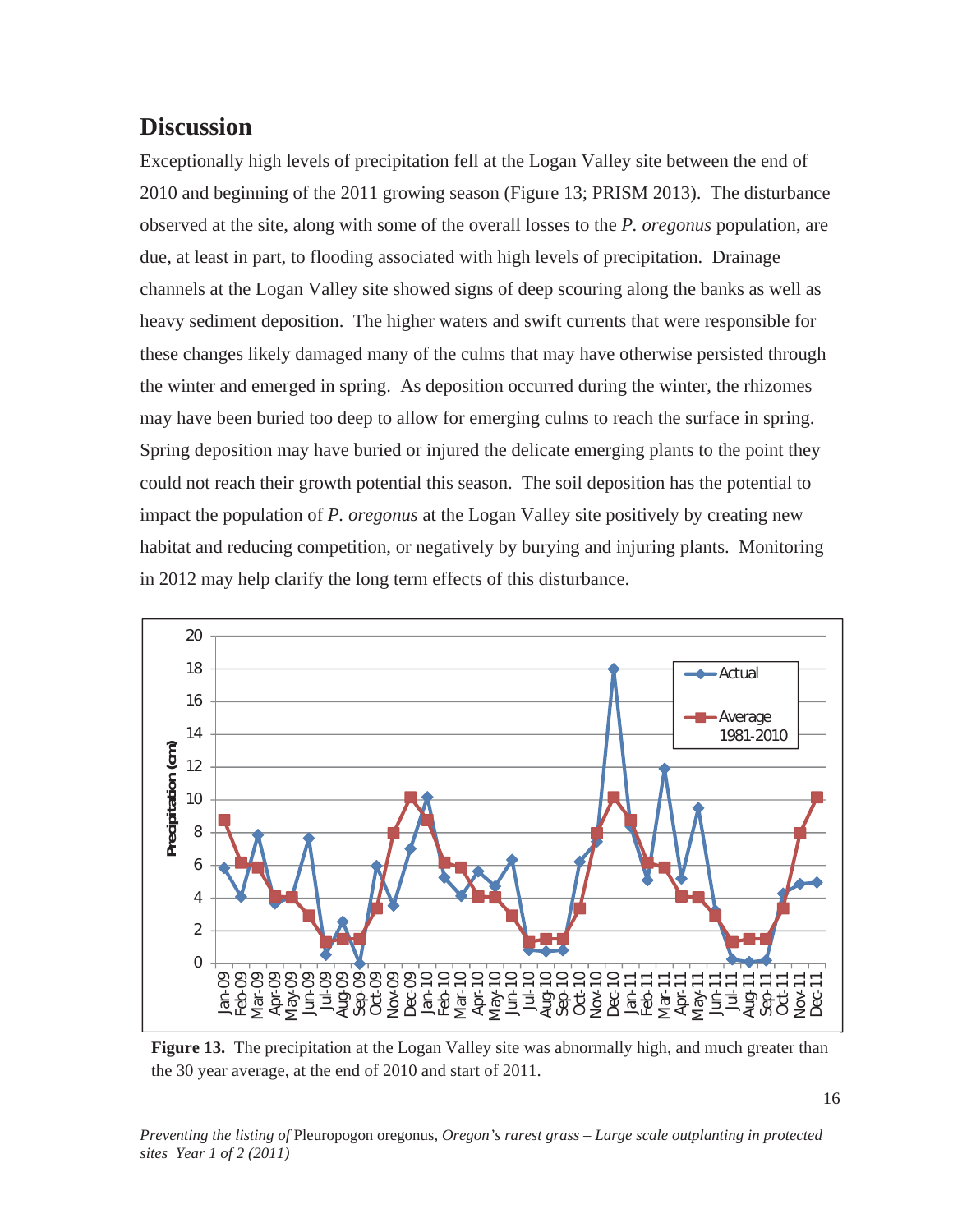The proportion of plants lost (or gained) between the 2010 and 2011 monitoring dates differed between planting areas. Microsite 2, which is located in a relatively dry creek bed, has generally been one of the drier sites, often noticeably drier than microsite 1. Under normal conditions, the generally wetter microsite 1 supported more vegetative and reproductive culms than the drier microsite 2. However, when the Logan Valley site is subjected to high water flows, the excess water may be detrimental for plants situated along the drainage channels, where swift currents can serve as strong forces of disturbance. Microsite 1 is situated along the banks of a drainage channel and was exposed to such conditions, resulting in the decreased vegetative presence of *P. oregonus* observed there this year. Microsite 2, which is generally drier, exhibited a surge in numbers of vegetative culms this season, perhaps as a result of increased water availability in an area that is generally lacking sufficient moisture. Continued monitoring of the sites will help determine whether this year's changes in plant numbers are a temporary response to the unusual conditions in 2011 or a long term trend.

Failure of the Lake County transplants could be due to several factors. Plants may be poorly adapted to the Logan Valley conditions, they may be inbred and inherently unfit, or the site selected for them may be one that experienced detrimental effects from the high water in 2011. Further studies comparing success of the two genotypes are planned.

Conditions that may be detrimental at one microsite (or patch) could have no effect, or even be beneficial at another site. At the Logan Valley site, distinct patches of *P. oregonus* have established, forming a metapopulation of interacting populations. A metapopulation model based on the effects of stochastic environmental processes (such as unpredictable high water flows) within a heterogeneous landscape, may help explain the dynamics we observed. In order for the metapopulation to persist, adequate space with appropriate site conditions, as well as sufficient reproductive output are needed. Plant must be able to migrate and establish in new suitable areas as they are extirpated from others (Menges 1990).

A metapopulation model can help guide the planning and establishment of many rare species and may be particularly applicable to *P. oregonus*. A surviving metapopulation requires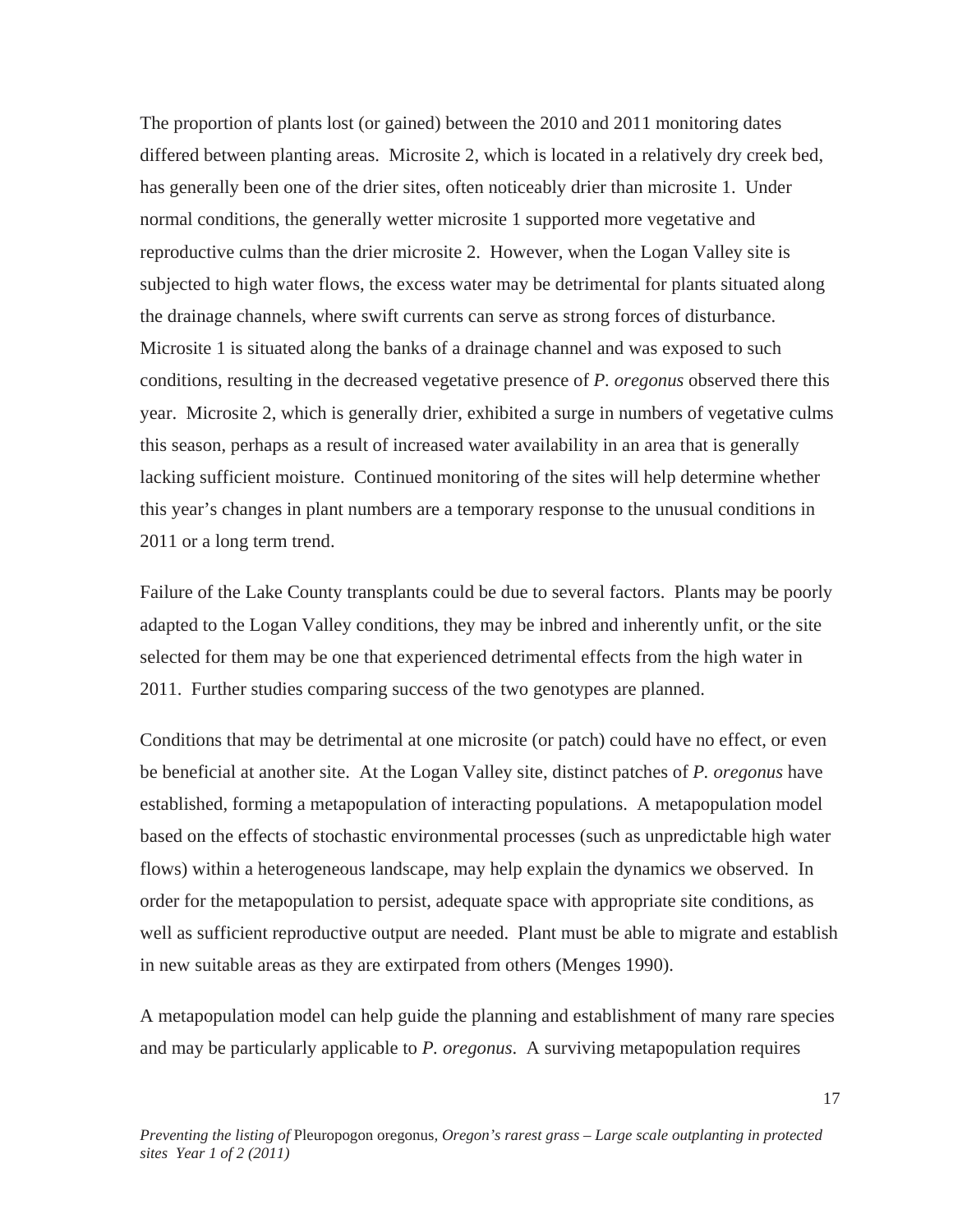multiple patches of plants, that are situated in varying (appropriate) microhabitat types within a heterogeneous site, and that these patches maintain the ability to reproduce and re-colonize. This strategy relies on the fact that patches of plants are distributed such that some will withstand the disturbances manifested within their dynamic landscape, thereby maintaining the population for periodic re-establishment into sites where plants have been temporarily extirpated (Menges 1990). This overall population is able to "hedge its bets" and survive in the face of disturbance.

Throughout the course of ODA involvement at the Logan Valley site, several thousand *P. oregonus* culms have been introduced. This year, even in the wake of a site-altering disturbance, a total of 1,115 culms were observed. The transplants have established in a variety of sites within the mosaic of habitats that comprise the Logan Valley property. Establishing *P. oregonus* in numerous areas of varying habitat types will help create a metapopulation structure and maximize the resilience of the population. Therefore, outplanting efforts should continue, with monitoring, in order to better understand the ecosystem dynamics and further strengthen a thriving *P. oregonus* population.

### **Discussion of Listed Status**

After careful review of data available on *P. oregonus* for this report, we believe that reconsideration of the status of this species by U.S. Fish and Wildlife is needed. Both ODA and ORBIC consider this species to be threatened with extinction (see Introduction). Despite our work to promote the recovery of this species, *P. oregonus* appears to be in danger of becoming extinct within the foreseeable future throughout its range, thereby qualifying it for endangered status. There are three main factors contributing to the risk of extinction, the first being the small size and low number of extant populations. The second concern is that the vast majority of known natural populations are on private rangeland, and not under active conservation management. Finally, our observations suggest that habitat alteration may deleteriously affect persistence of this species, but no data are available with which to evaluate the potential magnitude of this threat.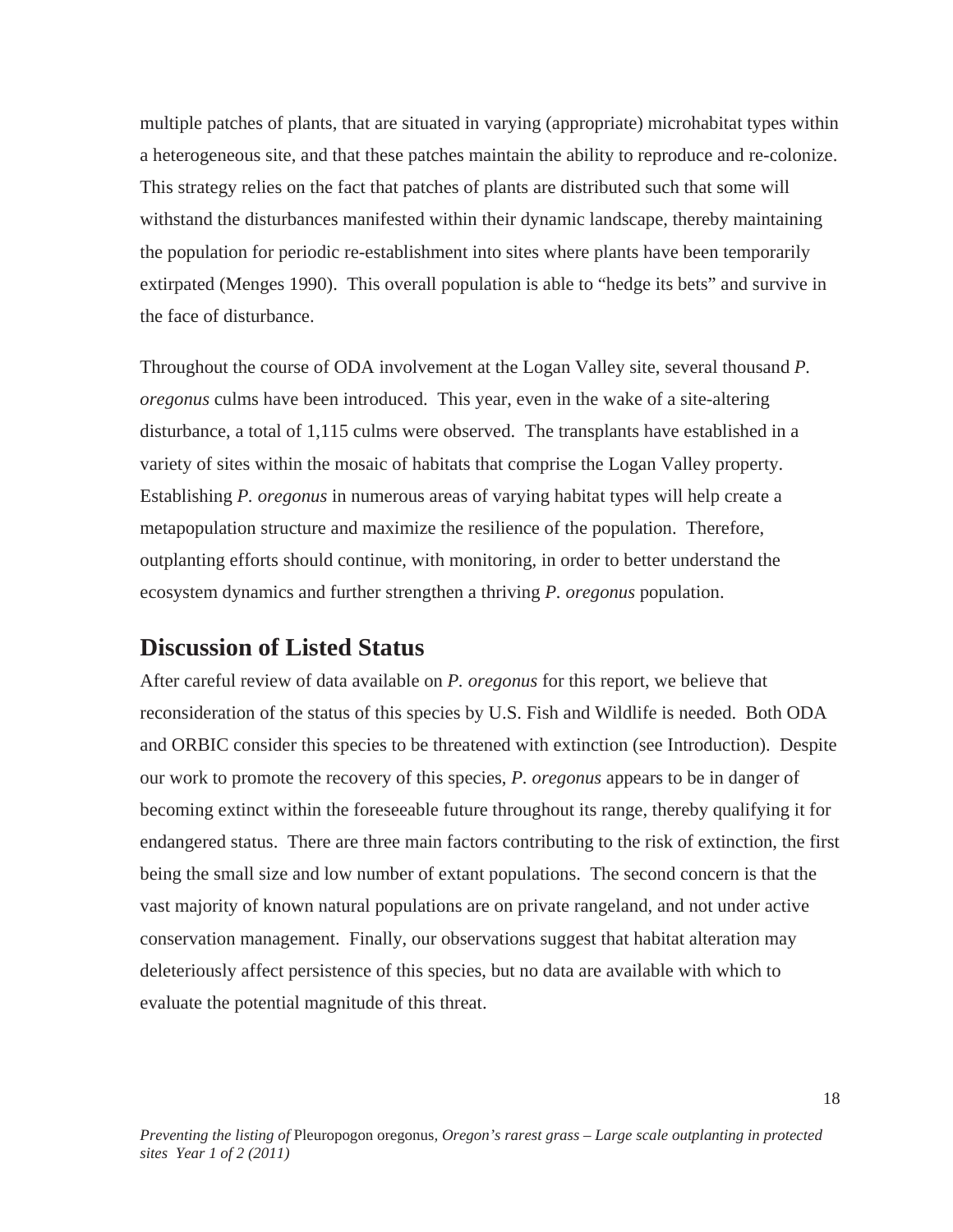No comprehensive surveys of *P. oregonus* populations have been conducted since the mid-1980's. At that time, the sub-populations in the Union County complex were isolated from one another and very small, and there is no reason to expect an increase in size or viability in recent years. Although several historic records exist in the vicinity of the known populations, these have not been located recently. The portion of the naturally occurring Lake County population at Mud Creek that was managed by The Nature Conservancy continues to persist at an apparently healthy size. However, previous observations indicate that population numbers can fluctuate significantly in this site, and the bulk of the population previously occurred north of the Highway 140, in a privately owned grazed pasture (ORBIC 2010b). Although the portion of the Union County population managed by ODOT is administratively protected, this population is bisected by an ownership boundary with the majority of plants occurring in the adjacent, heavily grazed field. The exceedingly small occupied range of this species, along with the lack of information on the status of extant populations, suggests that *P. oregonus* may in be more of a precarious situation than we know. Review of the current administrative status of these populations, combined with outreach to landowners to encourage conservation, is needed. Land management without consideration of *P. oregonus* increases the risk of extinction for this species.

No information on the prevalence of specific threats (such as grazing, hydrological alteration or weed invasions) in extant populations is available. The Union County subpopulation used in our early studies is now grazed, so a current review of this site might provide information on population persistence under livestock grazing. Our initial plantings in the grazed Camas Creek site did not establish (Amsberry and Meinke 2004), but the lack of success in this site may have been due to poor hydrology rather than damage from grazing. Since wetland habitats are often heavily grazed, further evaluation of the effect of grazing on *P. oregonus* should be a priority for the future.

Hydrological alteration appears to deleteriously affect populations of *P. oregonus*, although no studies to date have focused on evaluating these effects. Naturally occurring hydrological alteration by beavers prohibited transplants from establishing at one microsite in Logan Valley, insufficient summer moisture may have contributed to transplant mortality at Camas

19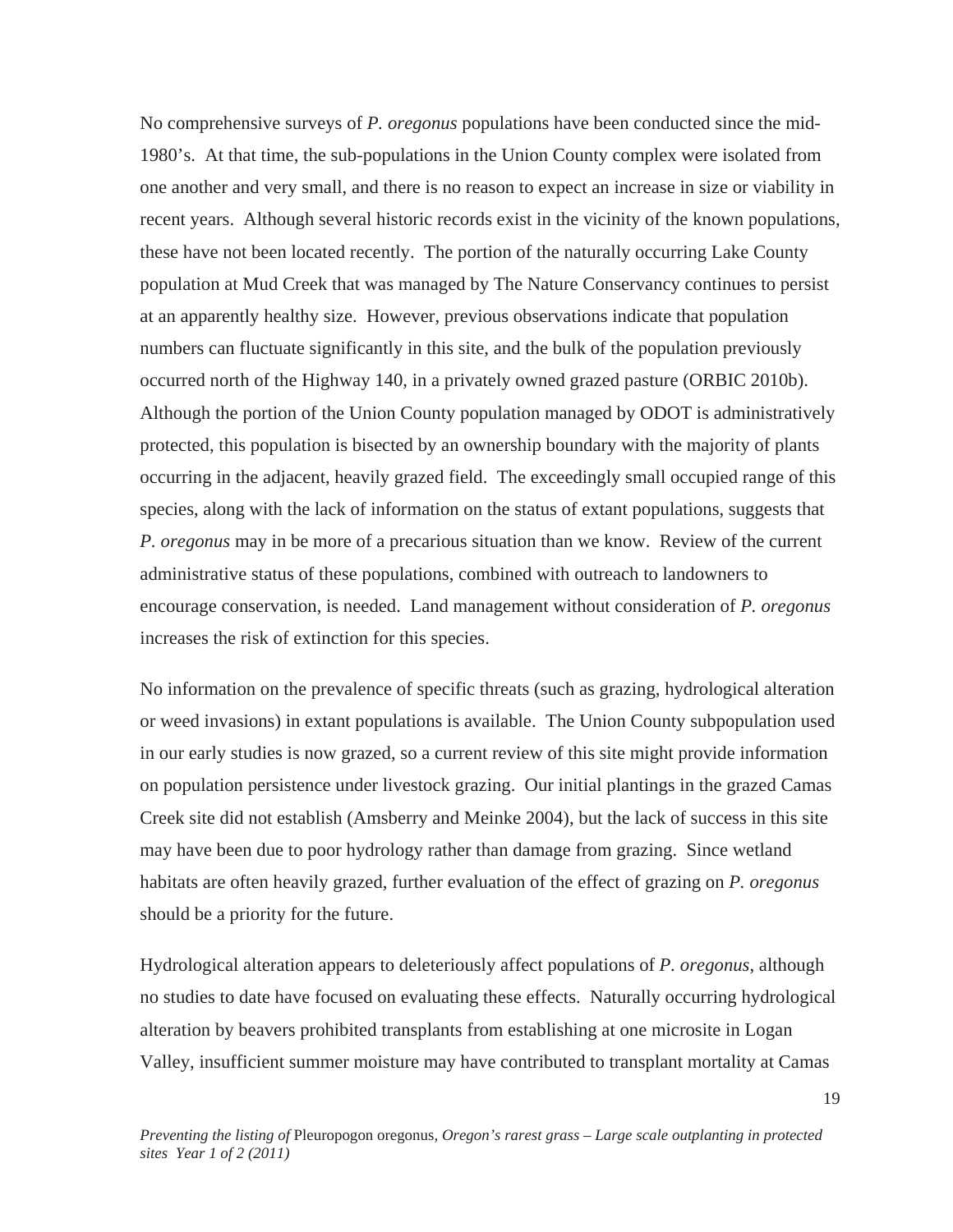Creek, and altered hydrology may be the cause of the ultimate failure at Upper Parsnip Creek. More information is needed in order to assess and mitigate for hydrological changes associated with agriculture, road improvements, or development on populations of *P. oregonus.* 

Many wetlands associated with grazing or agriculture have been invaded with non-native weeds. Weed infestations appeared to increase at the Upper Parsnip Creek site during the duration of our work, although no quantitative data on weed cover were collected, and the effect of weeds on transplant mortality here are not known. The Logan Valley site has very few weeds, especially in riparian areas along the main streambed – this lack of invasives may contribute to the success of transplants at this site. Since the effect of competition from weeds on populations of *P. oregonus* has not been determined, and the extent to which wetland habitats of this species have been colonized by non-natives has not been documented, the magnitude of this potential threat to its viability cannot be evaluated.

Although we have been successful in establishing a new population of *P. oregonus*, this process should not be considered a substitute for conservation of existing sites. Although we can cultivate transplants, we do not currently have sufficient information to reliably identify suitable sites for reintroduction, nor do we know the effects of hydrological alteration, grazing, or weed infestations on newly created populations. Additionally, very few potentially suitable sites are available on publically managed lands, and conservation-based management practices are not in place on appropriate private sites. Continued study of *P. oregonus* ecology is needed in order to better direct management of existing sites and successful creation of new ones. Outreach to private landowners of existing populations and sites for potential outplanting is also a priority. Listing of this species as Threatened or Endangered by USFWS would increase its profile and help initiate the tasks needed to promote recovery.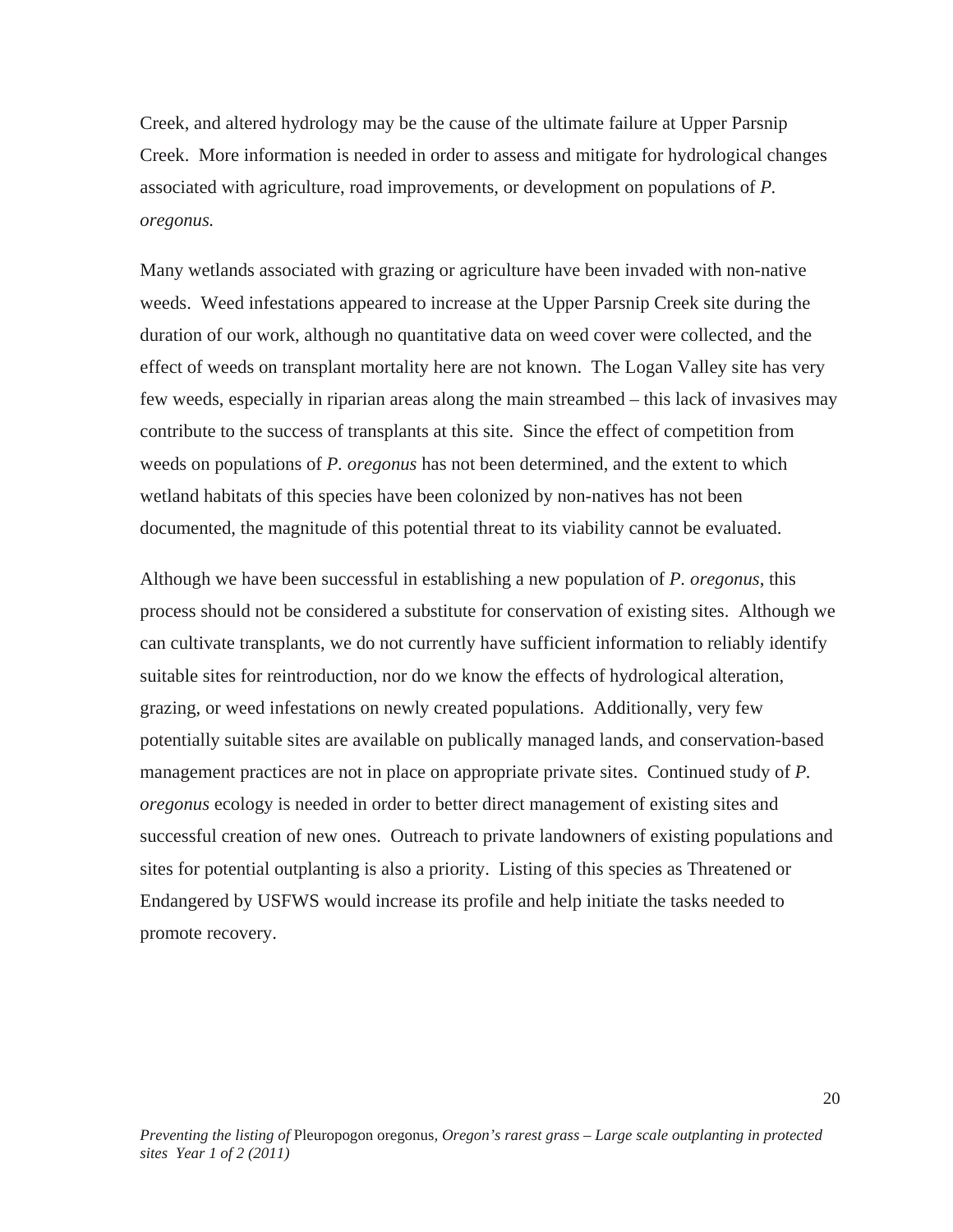# **Work Plan for 2012 (Year 2)**

- Create a new *P. oregonus* population at the End Creek site using plants cultivated from Union and Lake County collections.
- Transplant additional plants at the Burns Paiute Tribe's Logan Valley site
- Monitor all created population sites
- Collect additional material from Lake and Union County sites
- Cooperate with Blue Mountains Conservancy to manage created populations

# **Potential Future Work**

- Conduct outreach to citizens with *P. oregonus* on their property.
- Using historical records, visit all reported locations and record number of *P. oregonus* plants, area occupied by the population, an estimate of reproduction and apparent threats.
- $\bullet$  Evaluate the effects of grazing, as well as competing vegetation and weeds, on the population trends of *P. oregonus*.
- x Compile a formal re-evaluation of the status of *Pleuropogon oregonus*.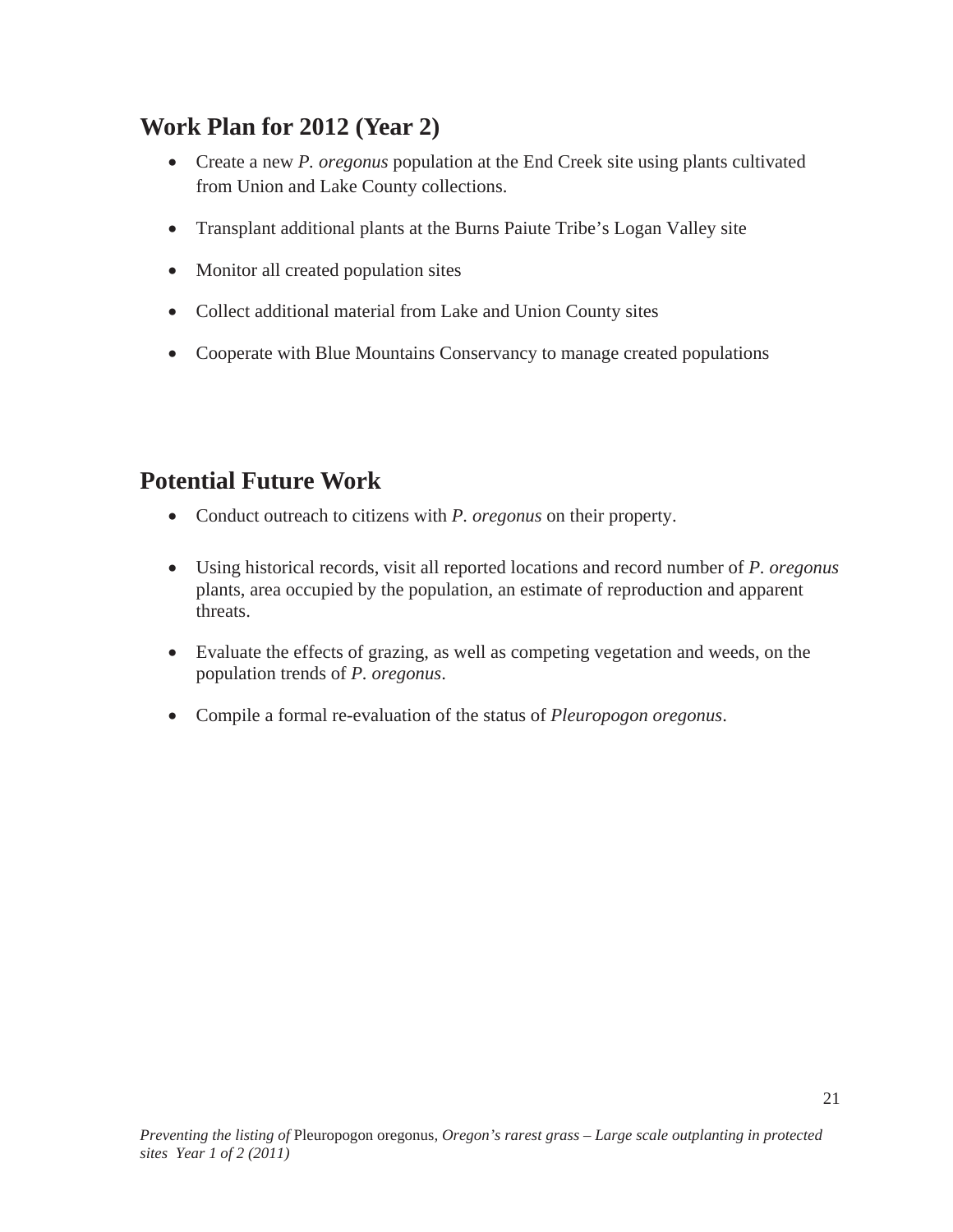### **Contact Information**

Jordan A. Brown Oregon Department of Agriculture Native Plant Conservation Program 2082 Cordley Hall Dept. of Botany & Plant Pathology Oregon State University Corvallis, Oregon 97331 (541) 737-2346 brownj@science.oregonstate.edu

Robert J. Meinke Oregon Department of Agriculture Native Plant Conservation Program 2082 Cordley Hall Dept. of Botany & Plant Pathology Oregon State University Corvallis, Oregon 97331 (541) 737-2317 meinker@science.oregonstate.edu

22

Kelly Amsberry Oregon Department of Agriculture Native Plant Conservation Program 2082 Cordley Hall Dept. of Botany & Plant Pathology Oregon State University Corvallis, Oregon 97331 (541) 737-4333 amsberrk@science.oregonstate.edu

### **Acknowledgements**

We would like to welcome and thank Karen Antell and the Blue Mountains Conservancy as new partners and participants in the conservation of Oregon semaphore grass. Many thanks to Jason Kesling and Kyle Hendrick (Burns Paiute Tribe) for their ongoing assistance with site selection, monitoring, and most of all the outplanting at the Logan Valley site. Ryan Woolverton (ODA) and Sara Hawley (Burns Paiute Tribe) provided expert assistance with monitoring and we thank them also. Ryan Woolverton (ODA) assisted with transplanting at both sites and Matt Groberg (ODA), Kassandra Reuss-Schmidt (ODA) and Elizabeth Thorley (ODA) completed the arduous task of removing culms from cultivation pools and preparing them for outplanting – thank you to all! All photos by R. Woolverton or ODA staff. Funding was provided by U.S. Fish and Wildlife Service (OR-EP-2, segment 24).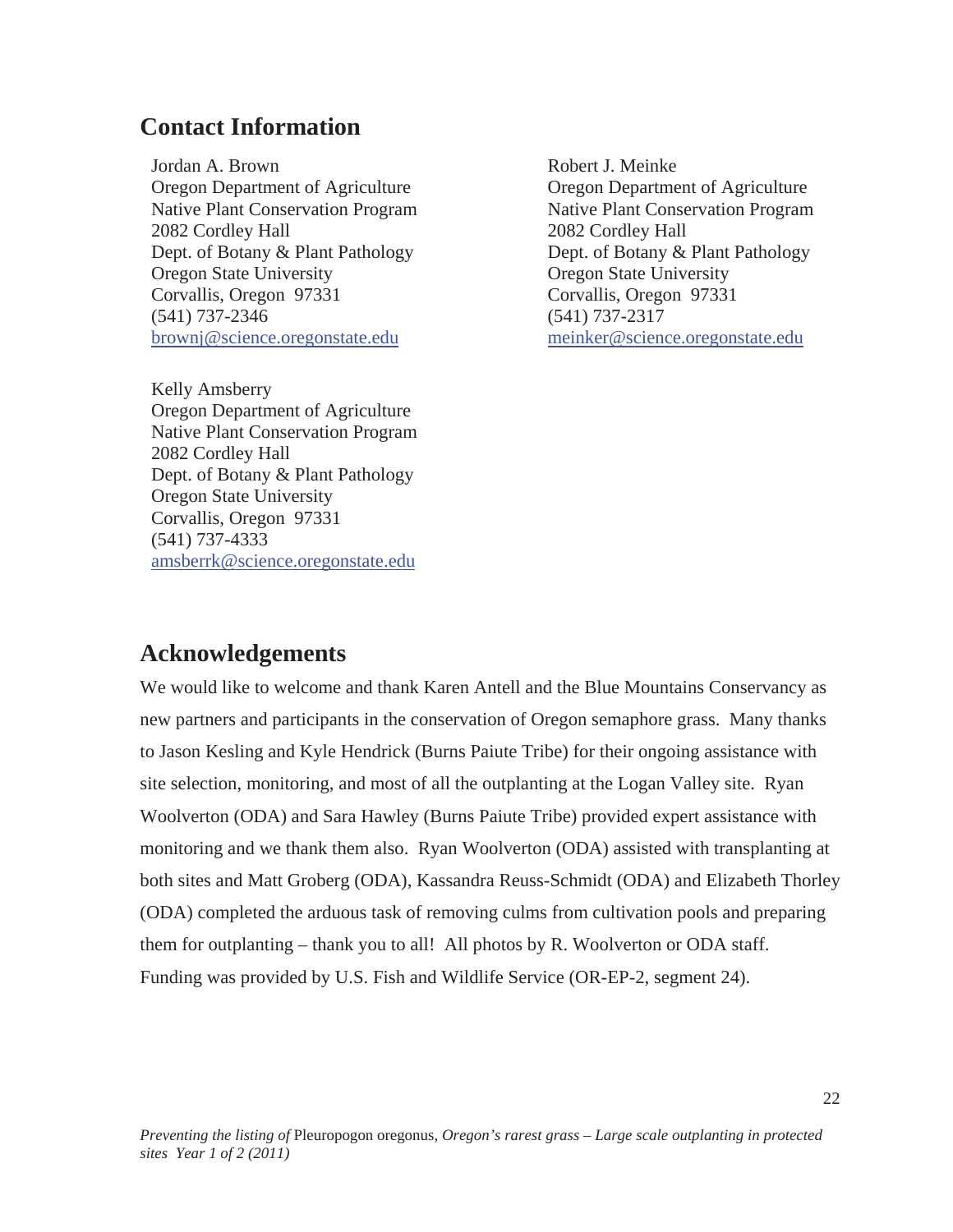# **Literature Cited**

- Amsberry, K. 2001. Conservation biology of *Plagiobothrys hirtus* (Boraginaceae): evaluation of life history and population enhancement. M.S. Thesis, Oregon State University, Corvallis, Oregon.
- Amsberry, K. and R.J. Meinke. 2004. Biological status survey: investigating population establishment of the state endangered and federal species of concern grass species *Pleuropogon oregonus*. Report for the U.S. Fish and Wildlife Service, Region 1, Portland, Oregon. Oregon Department of Agriculture, Salem, Oregon.
- Antell, K. 2010. Blue Mountains Conservancy. Research and restoration: End Creek wetland. Accessed on October 20, 2013. http://bluemountainsconservancy.org/wordpress/our-work/research-and-restoration/endcreek-wetland/
- Benson, L. 1941. Taxonomic studies part I: a revision of the semaphore grasses; the genus *Pleuropogon*. American Journal of Botany 28: 358-362.
- Brown, A.D.H. and J.D. Briggs. 1991. Sampling strategies for genetic variation in *ex situ* collections of endangered plant species. Pp. 100-110 *in* D.A. Falk and K.E. Holsinger, eds., Genetics and conservation of rare plants. Oxford University Press, New York.
- Brown, J., K. Amsberry and R.J. Meinke. 2011. Averting Federal listing of Oregon semaphore grass (*Pleuropogon oregonus*) through cultivation and population creation: first phase, 2008. Report for the U.S. Fish and Wildlife Service, Region 1, Portland, Oregon. Oregon Department of Agriculture, Salem, Oregon.
- Brown, J., K. Amsberry and R.J. Meinke. 2012. Averting Federal listing of Oregon semaphore grass (*Pleuropogon oregonus*) through cultivation and population creation: Year 2. Report for the U.S. Fish and Wildlife Service, Region 1, Portland, Oregon. Oregon Department of Agriculture, Salem, Oregon.
- But, P.P.H. 1977. Systematics of *Pleuropogon* R. Br. (Poaceae). PhD. Thesis, University of California, Berkeley, California.
- But, P.P.H. 1994. New combinations of *Pleuropogon* (Poaceae). Novon 4: 16-17.
- Currin, R. and R.J. Meinke. 2006. Cultivating Oregon semaphore grass (*Pleuropogon oregonus*) for use in recovery projects. Report for the U.S. Fish and Wildlife Service, Region 1, Portland, Oregon. Oregon Department of Agriculture, Salem, Oregon.
- Fiedler, P.L. and R.D. Laven. 1996. Selecting reintroduction sites. Pp. 157-169 *in* D.A. Falk, C.I. Millar and M. Olwell, eds., Restoring Diversity: Strategies for Reintroduction of Endangered Plants. Island Press,Washington, D.C.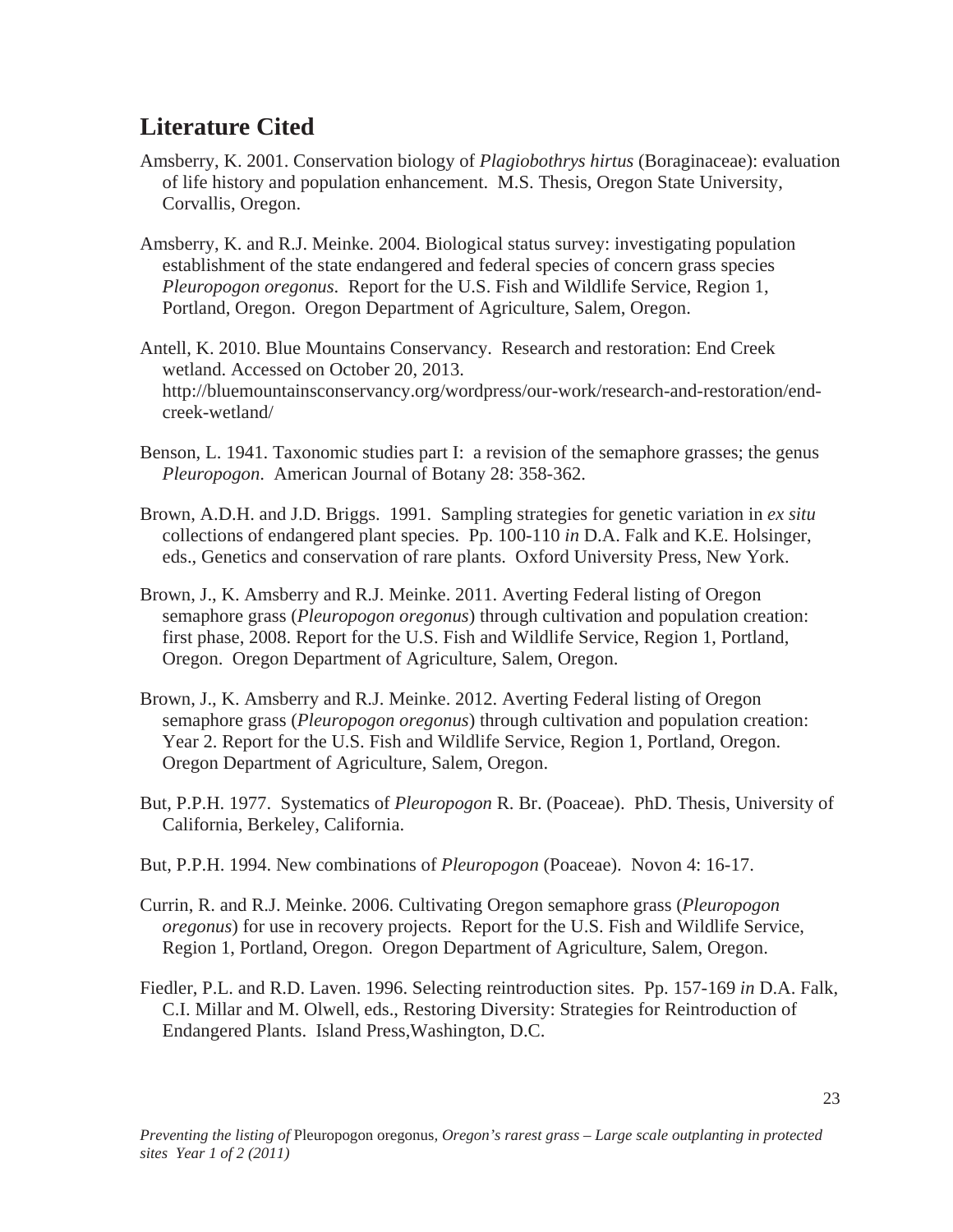- Gisler, S.D. and R.J. Meinke. 2001. Biological status survey: seed production, seed germination requirements, and cultivation protocols for the state endangered species, *Pleuropogon oregonus*. Report for the U.S. Fish and Wildlife Service, Region 1, Portland, Oregon. Oregon Department of Agriculture, Salem, Oregon.
- Gisler, S.D. and R.J. Meinke. 2003. Developing biogeographically based population introduction protocols for the Species of Concern grass, *Pleuropogon oregonus*. Report for the U.S. Fish and Wildlife Service, Region 1, Portland, Oregon. Oregon Department of Agriculture, Salem, Oregon.
- Hector, A., B. Schmid, C. Beierkuhnlein, M. C. Caldeira, M. Diemer, P. G. Dimitrakopoulos, J. A. Finn, H. Freitas, P. S. Giller, J. Good, R. Harris, P. Högberg, K. Huss-Danell, J. Joshi, A. Jumpponen, C. Körner, P. W. Leadley, M. Loreau, A. Minns, C. P. H. Mulder, G. O'Donovan, S. J. Otway, J. S. Pereira, A. Prinz, D. J. Read, M. Scherer-Lorenzen, E. D. Schulze, A. S. D. Siamantziouras, E. M. Spehn, A. C. Terry, A. Y. Troumbis, F. I. Woodward, S. Yachi and J. H. Lawton. 1999. Plant diversity and productivity in European grasslands. Science 286: 1123-1127.
- Hector, A., J. Joshi, S.P. Lawler, E.M. Spehn, A. Wilby. 2001. Conservation implications of the link between biodiversity and ecosystem functioning. Oecologia 129: 624-628.
- Hitchcock, A.S. 1951. Manual of the grasses of the United States.,  $2<sup>nd</sup>$  ed., revised by A. Chase. U.S. Department of Agriculture Miscellaneous Publication 200. Washington, D.C.
- Hobbs, R.J. and L.F. Huenneke. 1992. Disturbance, diversity, and invasion: implications for conservation. Conservation Biology 6: 324-337.
- Menges, E.S. 1990. Population viability analysis for an endangered plant. Conservation Biology 4: 52-62.
- Milchunas, D.G., O.E. Sala, and W.K. Lauenroth. 1988. A generalized model of the effects of grazing by large herbivores on grassland community structure. American Naturalist 132: 87-106.
- Oregon Biodiversity Information Center (ORBIC). 2010a. Rare, Threatened and Endangered Species of Oregon. Institute for Natural Resources, Portland State University, Portland, Oregon.
- Oregon Biodiversity Information Center (ORBIC). 2010b. Element of occurrence records. Oregon Biodiversity Information Center, Portland, Oregon.
- Parameter-elevation Regression on Independent Slopes Model (PRISM) Climate Group. 2013. Time series of data extracted for -118.6565, 44.17418. Accessed on October 20, 2013. http://prismmap.nacse.org/nn/index.phtml?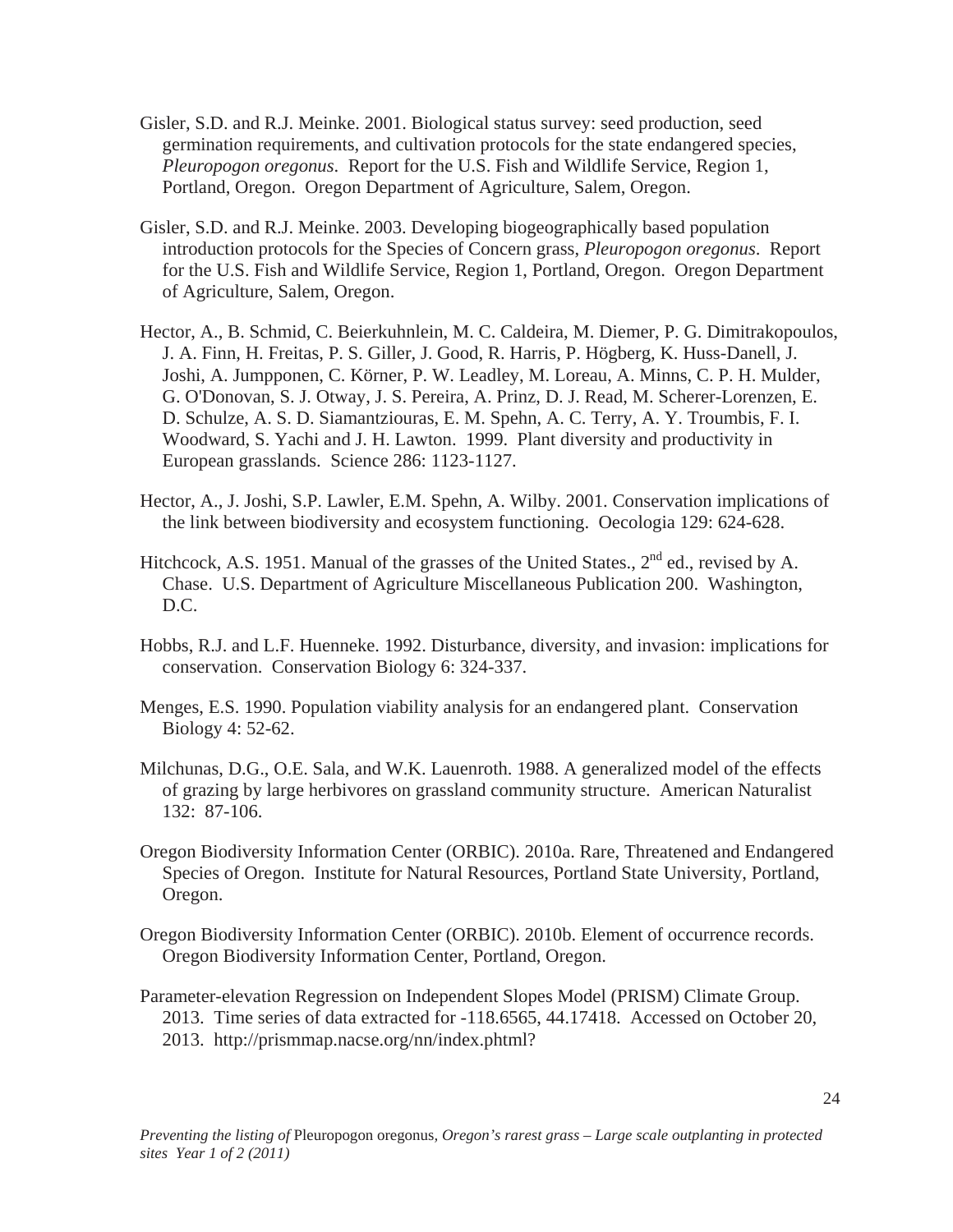- Rabinowitz, D. 1981. Seven forms of rarity. Pp. 205-217 *in* H. Synge, ed., The Biological Aspects of Rare Plant Conservation. Wiley, New York.
- Srivastava, D.S. and M. Vellend. 2005. Biodiversity-ecosystem function research: is it relevant to conservation? Annual Review of Ecology, Evolution, and Systematics 36: 267-294.
- Zedler, J.B. 1996. Ecological function and sustainability in created wetlands. Pp. 331-342 *in* D.A. Falk, C.I. Millar and M. Olwell, eds., Restoring Diversity: Strategies for Reintroduction of Endangered Plants. Island Press,Washington, D.C.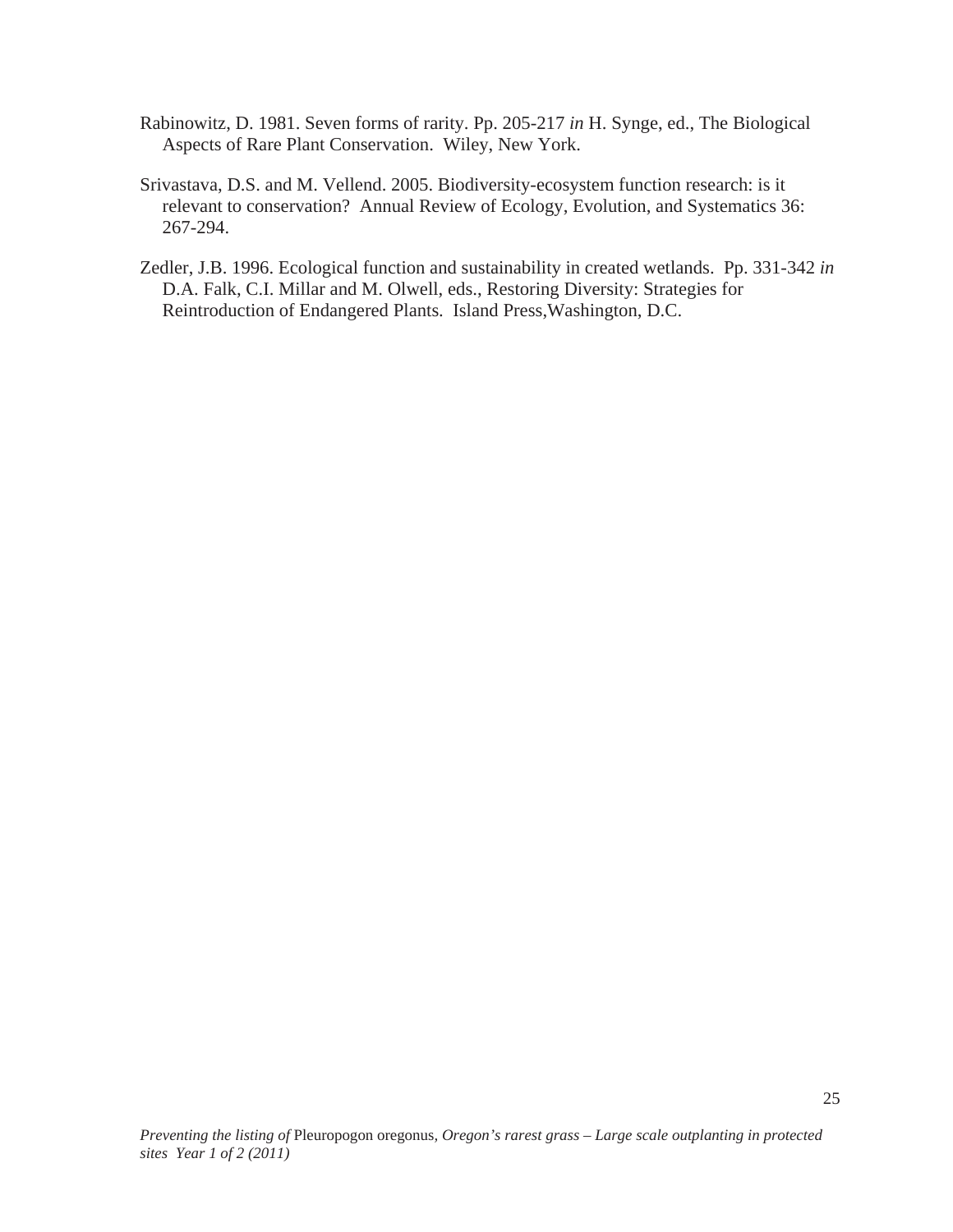# **Appendices**



**Appendix A.** The natural *P. oregonus* population at the Mud Creek site was used for plant material collections and the Camas Creek site was one of the original trial outplantings in 2002. The Parsnip Creek site was originally planted in 2002 with additional transplants added to the adjacent Upper Parsnip Creek site in 2003, 2004, and 2006. The Hunter Springs site was planted in 2009 and 2010. See previous reports for additional planting and location information for Lake County sites.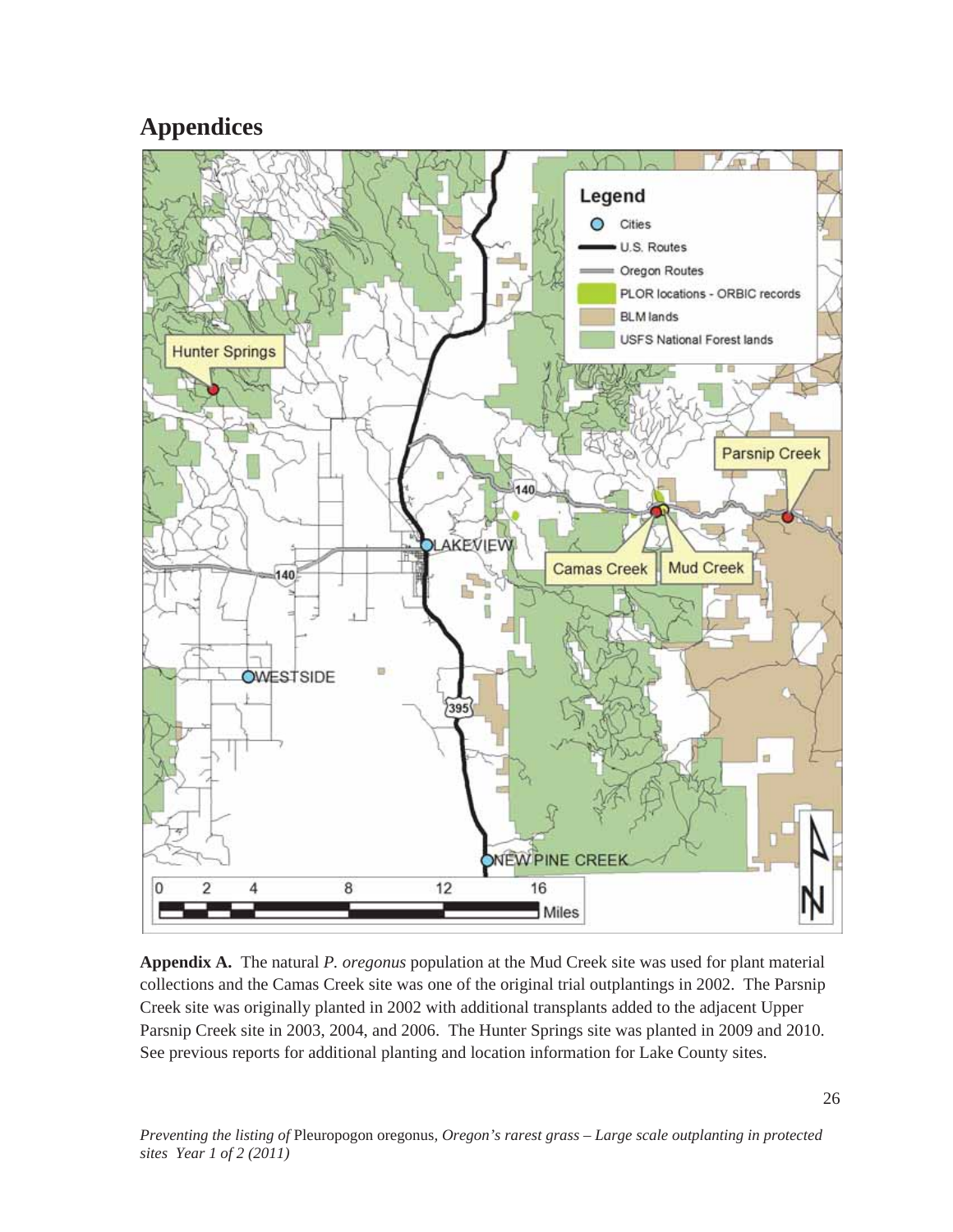

**Appendix B.** Location of transplant plots at the Logan Valley site with plots 44 – 48, planted in 2011, shown in yellow and earlier transplant plots shown in red. The groupings of plots comprised by microsites 1, 2, and 3 are outlined and labeled. The site is located in Grant County; Logan Valley West OR quadrangle.